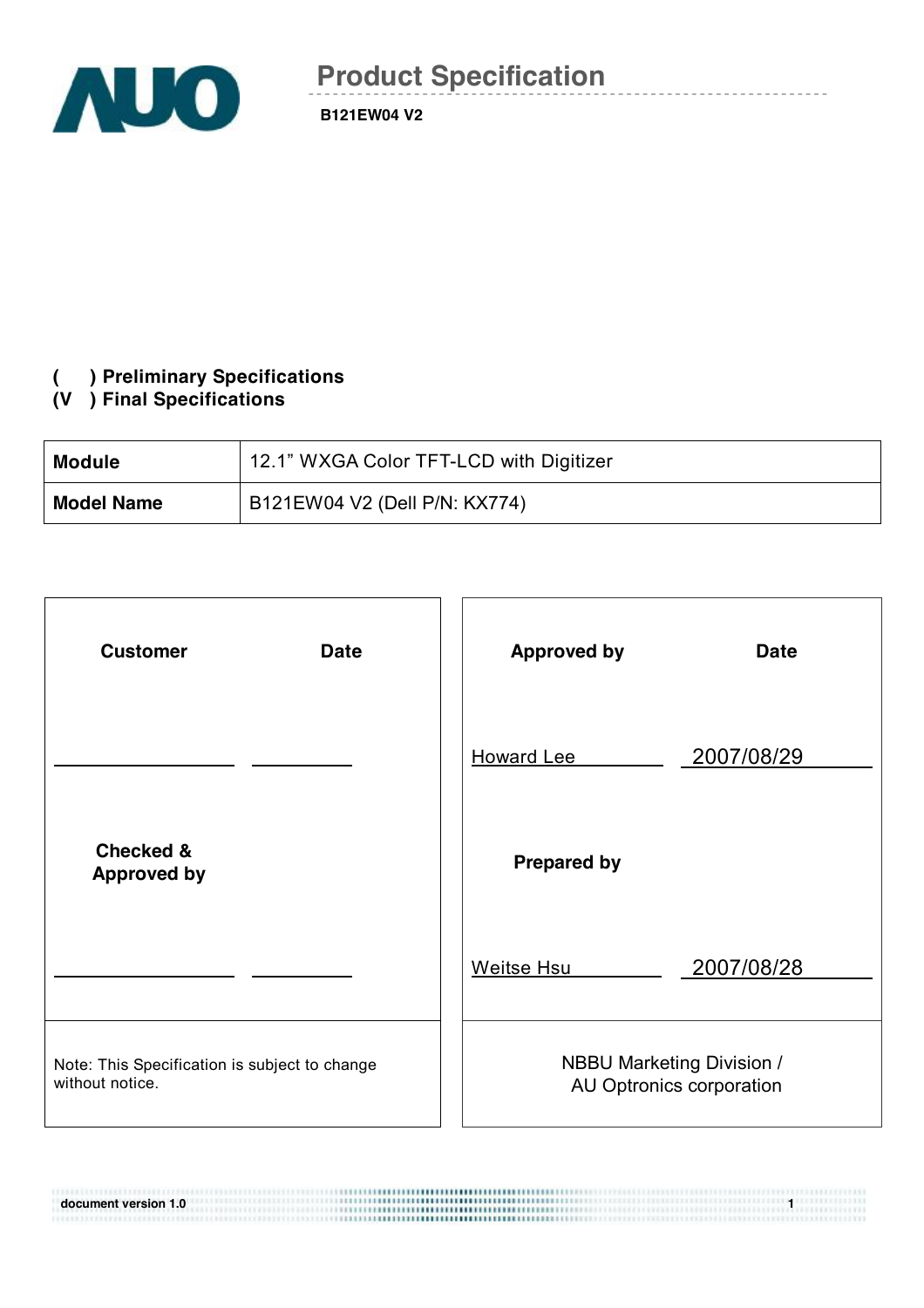

**B121EW04 V2** 

# **Contents**

|                      | ,,,,,,,,,,,,,,,,,,,,,,,,,,,,,,,,,,,, |  |
|----------------------|--------------------------------------|--|
| document version 1.0 |                                      |  |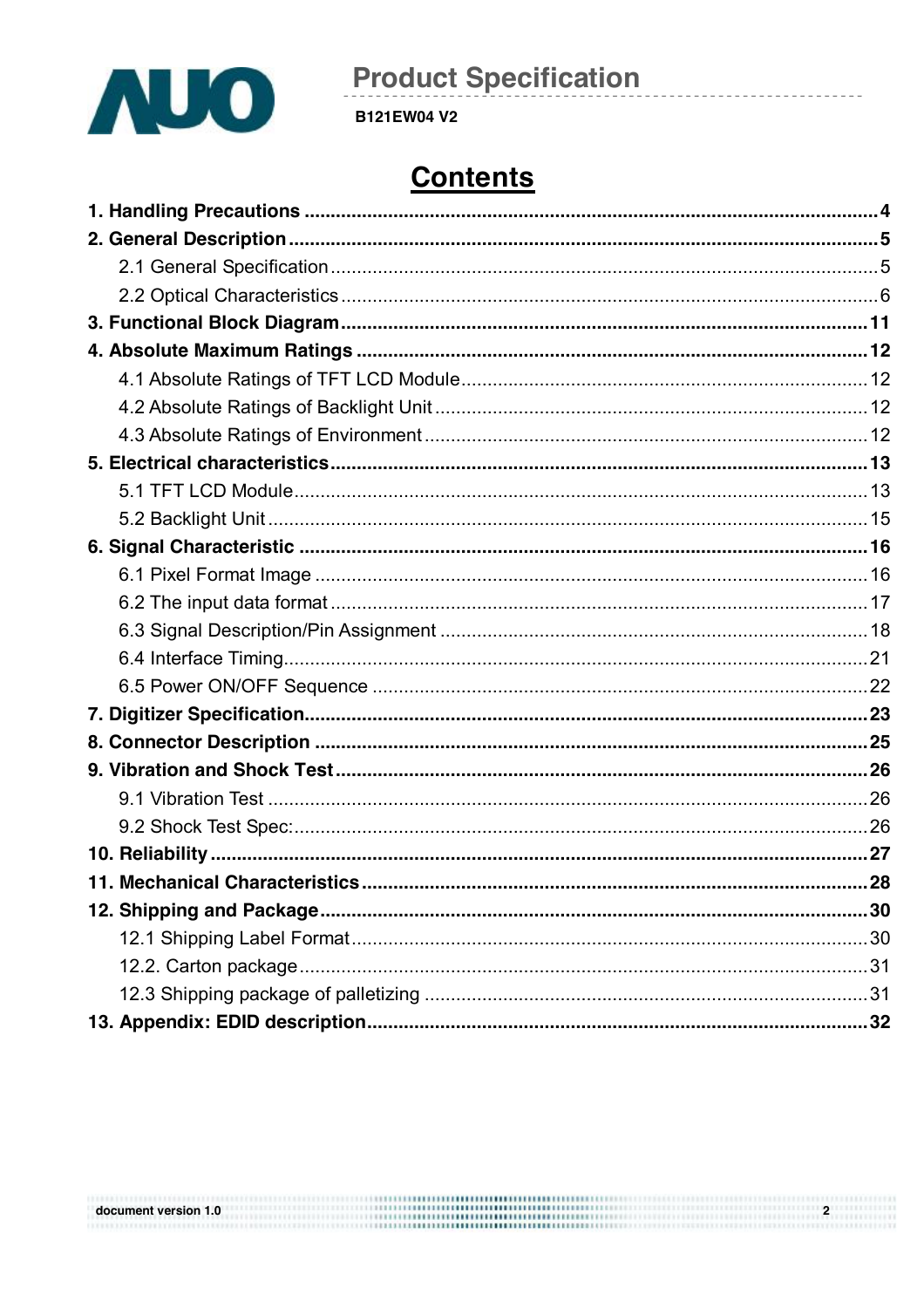

**B121EW04 V2** 

## **Record of Revision**

| Version and Date   Page |     | Old description                   | <b>New Description</b> | Remark |
|-------------------------|-----|-----------------------------------|------------------------|--------|
| 0.1 2007/05/16          | ΑII | <b>First Edition for Customer</b> |                        |        |
| 1.0 2007/07/30          | All | Update to the final version.      |                        |        |
|                         |     |                                   |                        |        |
|                         |     |                                   |                        |        |

| document version 1.0 | $\bullet$ |
|----------------------|-----------|
|----------------------|-----------|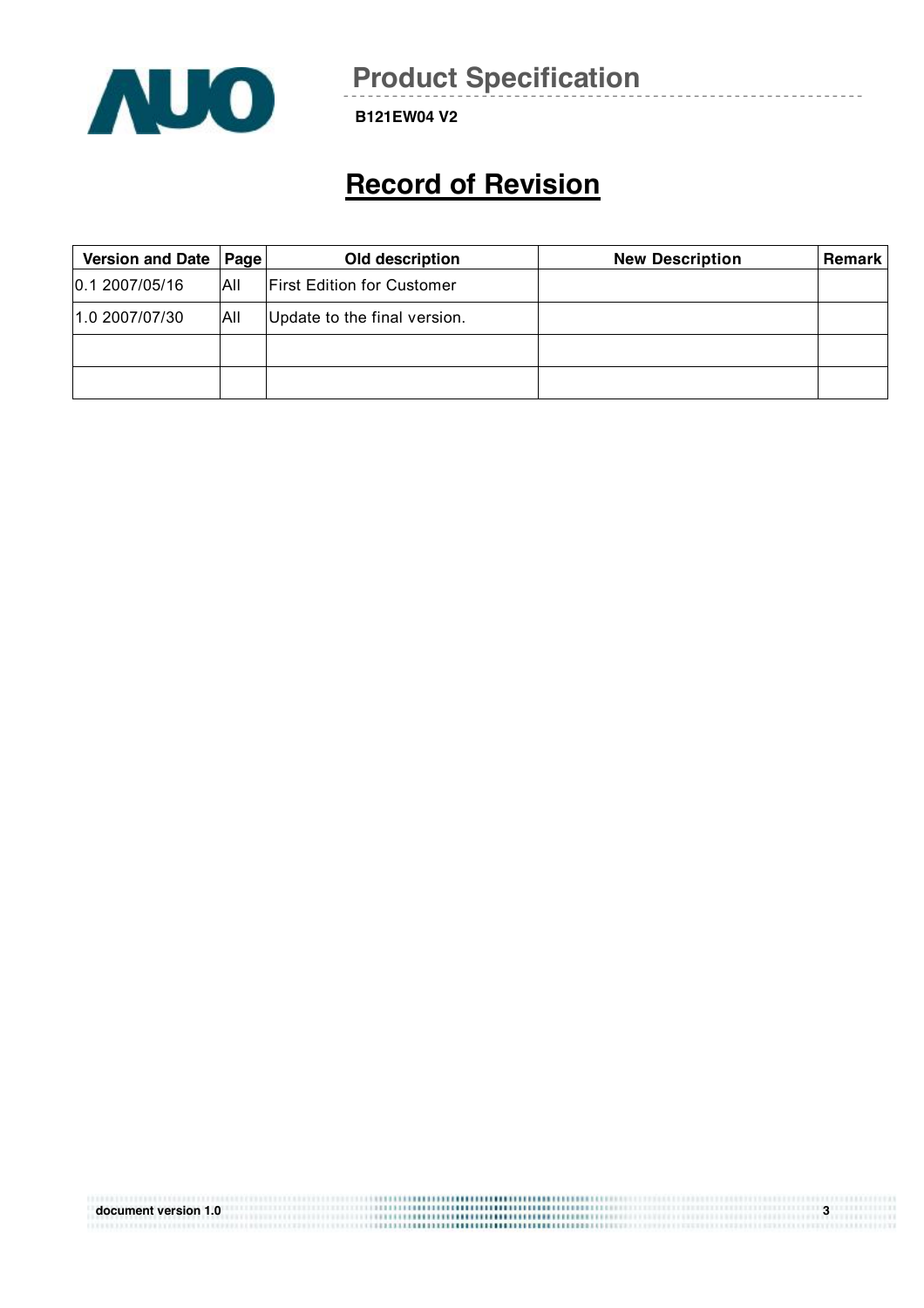

#### **B121EW04 V2**

## **1. Handling Precautions**

- 1) Since front polarizer is easily damaged, pay attention not to scratch it.
- 2) Be sure to turn off power supply when inserting or disconnecting from input connector.
- 3) Wipe off water drop immediately. Long contact with water may cause discoloration or spots.
- 4) When the panel surface is soiled, wipe it with absorbent cotton or other soft cloth.
- 5) Since the panel is made of glass, it may break or crack if dropped or bumped on hard surface.
- 6) Since CMOS LSI is used in this module, take care of static electricity and insure human earth when handling.
- 7) Do not open nor modify the Module Assembly.
- 8) Do not press the reflector sheet at the back of the module to any directions.
- 9) In case if a Module has to be put back into the packing container slot after once it was taken out from the container, do not press the center of the LED Reflector edge. Instead, press at the far ends of the CFL Reflector edge softly. Otherwise the TFT Module may be damaged.
- 10) At the insertion or removal of the Signal Interface Connector, be sure not to rotate nor tilt the Interface Connector of the TFT Module.
- 11) After installation of the TFT Module into an enclosure (Notebook PC Bezel, for example), do not twist nor bend the TFT Module even momentary. At designing the enclosure, it should be taken into consideration that no bending/twisting forces are applied to the TFT Module from outside. Otherwise the TFT Module may be damaged.
- 12) Cold cathode fluorescent lamp in LCD contains a small amount of mercury. Please follow local ordinances or regulations for disposal.
- 13) Small amount of materials having no flammability grade is used in the LCD module. The LCD module should be supplied by power complied with requirements of Limited Power Source (IEC60950 or UL1950), or be applied exemption.
- 14) The LCD module is designed so that the LED in it is supplied by Limited Current Circuit (IEC60950 or UL1950). Do not connect the LED in Hazardous Voltage Circuit.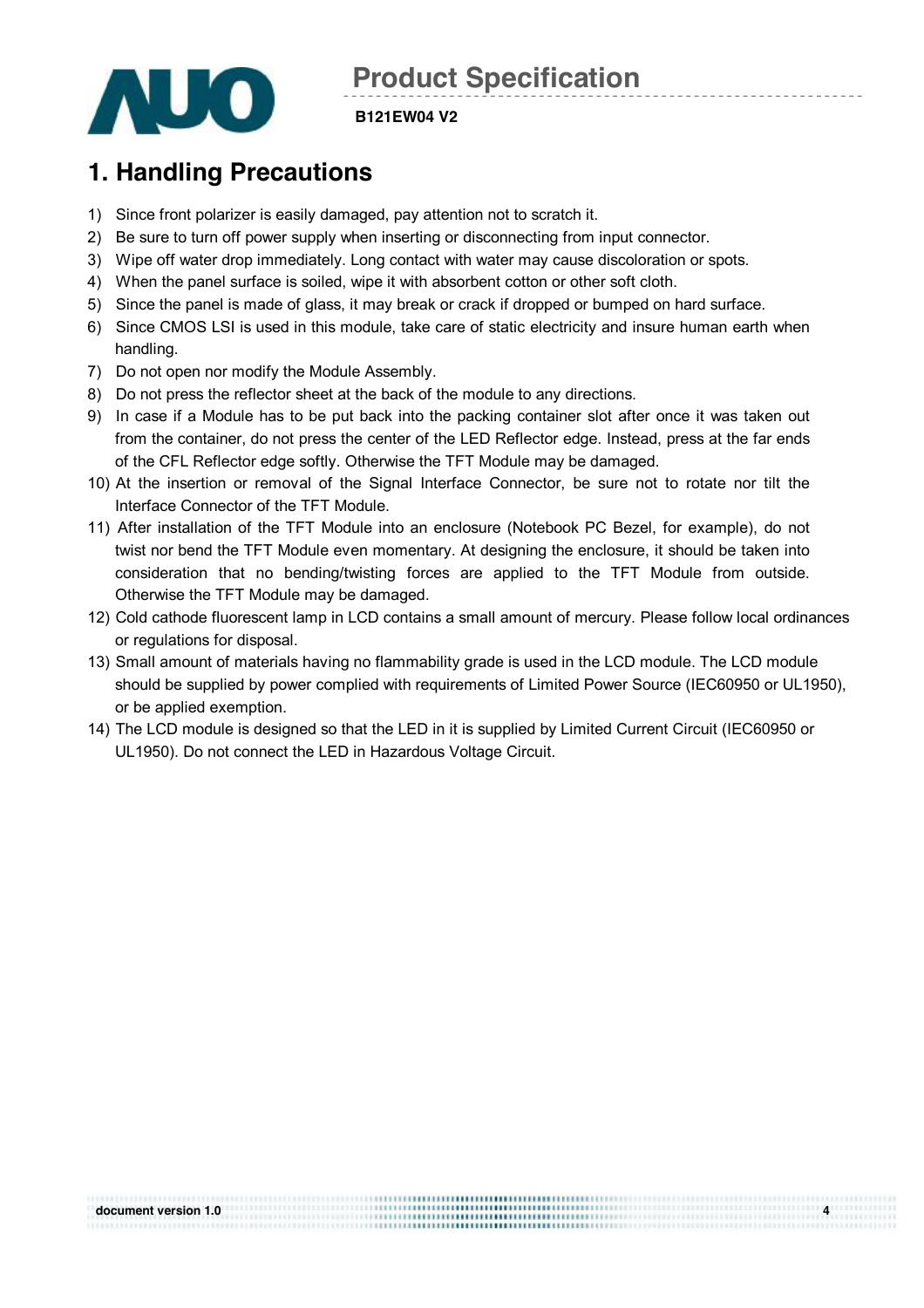

**B121EW04 V2** 

## **2. General Description**

B121EW04 V2 is a Color Active Matrix Liquid Crystal Display composed of a TFT LCD panel, a driver circuit, LED backlight system, and a digitizer unit. The screen format is intended to support the WXGA (1280(H) x 800(V)) screen and 262k colors (RGB 6-bits data driver). All input signals are LVDS interface compatible.

B121EW04 V2 is designed for a display unit of tablet style personal computer and industrial machine.

### **2.1 General Specification**

The following items are characteristics summary on the table at 25 ℃ condition:

| <b>Items</b>                                                     | <b>Unit</b>            | <b>Specifications</b>                                                        |                                                            |       |                          |
|------------------------------------------------------------------|------------------------|------------------------------------------------------------------------------|------------------------------------------------------------|-------|--------------------------|
| Screen Diagonal                                                  | [mm]                   | (12.1 W <sup>n</sup> )<br>307.9                                              |                                                            |       |                          |
| <b>Active Area</b>                                               | [mm]                   | 261.12 (H) x 163.2 (V)                                                       |                                                            |       |                          |
| Pixels H x V                                                     |                        | 1280x3(RGB) x 800                                                            |                                                            |       |                          |
| <b>Pixel Pitch</b>                                               | [mm]                   | 0.204                                                                        |                                                            |       |                          |
| Pixel Arrangement                                                |                        | R.G.B. Vertical Stripe                                                       |                                                            |       |                          |
| Display Mode                                                     |                        | Normally White                                                               |                                                            |       |                          |
| White Luminance (ILED=20.0mA)<br>Note: ILED is lamp current      | $\lceil cd/m^2 \rceil$ | (Note1)                                                                      | 220 Typ. (5 points average)<br>200 Min. (5 points average) |       |                          |
| <b>Luminance Uniformity</b>                                      |                        | 1.25 max. (5 points)                                                         |                                                            |       |                          |
| <b>Contrast Ratio</b>                                            |                        | 600:1 Typ., 500:1 Min.                                                       |                                                            |       |                          |
| <b>Optical Rise Time/Fall Time</b>                               | [msec]                 | 16 Typ., 25 Max.                                                             |                                                            |       |                          |
| Nominal Input Voltage VDD                                        | [Volt]                 | $+3.3$ Typ.                                                                  |                                                            |       |                          |
| <b>Power Consumption</b>                                         | [Watt]                 | 5.5 Max. (Inculding logic and BLU power, with LED<br>circuit loss) @ 20.0 mA |                                                            |       |                          |
| Weight (w/o Inverter)                                            | [Grams]                | 450g Max.                                                                    |                                                            |       |                          |
| <b>Physical Size</b>                                             | [mm]                   |                                                                              | L                                                          | W     | T                        |
|                                                                  |                        | Max                                                                          | 294.1                                                      | 180.4 | 6.05                     |
|                                                                  |                        | Typ                                                                          | 293.6                                                      | 180.1 | $\overline{\phantom{a}}$ |
|                                                                  |                        | min                                                                          | 293.1                                                      | 179.8 | $\mathbf{r}$             |
| <b>Electrical Interface</b>                                      |                        | 1 channel LVDS                                                               |                                                            |       |                          |
| <b>Surface Treatment</b>                                         |                        | Anti-galre, 3H                                                               |                                                            |       |                          |
| <b>Support Color</b>                                             |                        | 262K colors (RGB 6-bit)                                                      |                                                            |       |                          |
| <b>Temperature Range</b><br>Operating<br>Storage (Non-Operating) | [°C]<br>[C]            | 0 to $+50$<br>$-20$ to $+60$                                                 |                                                            |       |                          |
| RoHS Compliance                                                  |                        | RoHS Compliance                                                              |                                                            |       |                          |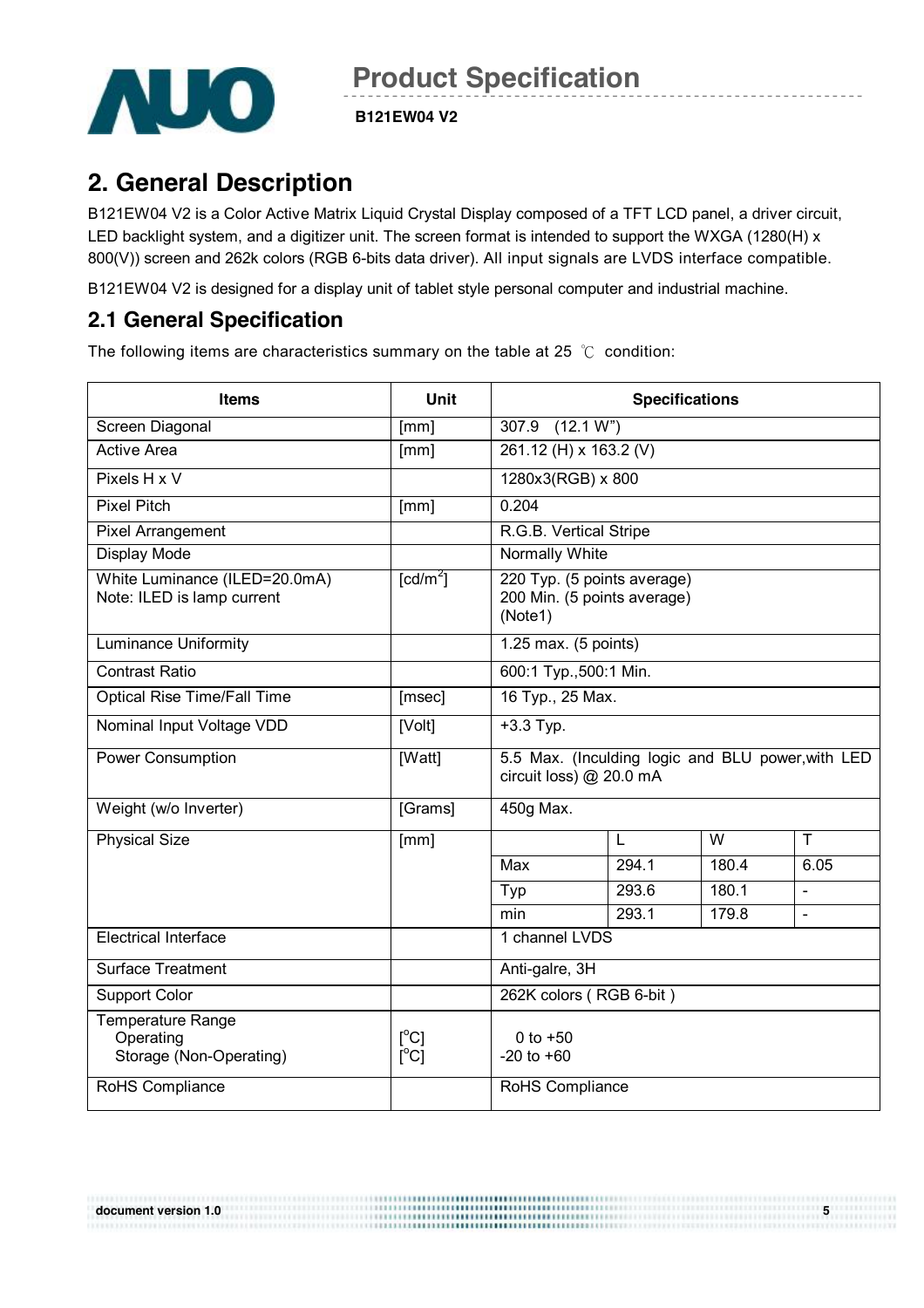![](_page_5_Picture_0.jpeg)

**B121EW04 V2** 

### **2.2 Optical Characteristics**

The optical characteristics are measured under stable conditions at 25℃ (Room Temperature):

| Item                                  | Unit                                | <b>Conditions</b>                            | Min.  | Typ.  | Max.                         | <b>Note</b>    |
|---------------------------------------|-------------------------------------|----------------------------------------------|-------|-------|------------------------------|----------------|
| <b>White Luminance</b><br>ILED=20.0mA | $\lceil$ cd/m <sup>2</sup> $\rceil$ | 5 points average                             | 200   | 220   | $\blacksquare$               | 1, 4, 5.       |
| <b>Viewing Angle</b>                  | [degree]<br>[degree]                | Horizontal<br>(Right)<br>$CR = 10$<br>(Left) | 70    | 80    |                              | 8              |
|                                       |                                     |                                              | 70    | 80    | $\qquad \qquad \blacksquare$ |                |
|                                       | [degree]<br>[degree]                | Vertical<br>(Upper)<br>$CR = 10$<br>(Lower)  | 70    | 80    |                              |                |
|                                       |                                     |                                              | 70    | 80    | ÷,                           |                |
| <b>Luminance Uniformity</b>           |                                     | 5 Points                                     |       |       | 1.25                         | $\mathbf{1}$   |
| <b>Luminance Uniformity</b>           |                                     | 13 Points                                    |       |       | 1.80                         | $\overline{2}$ |
| <b>CR: Contrast Ratio</b>             |                                     |                                              | 500   | 600   | $\qquad \qquad \blacksquare$ | 6              |
| Cross talk                            | $\frac{0}{6}$                       |                                              |       |       | 1.4                          | $\overline{7}$ |
| Response Time                         | [msec]                              | Rising                                       |       | 15    | 20                           | 8              |
|                                       | [msec]                              | Falling                                      | ÷,    | 10    | 15                           |                |
|                                       | [msec]                              | Rising + Falling                             |       | 25    | 35                           |                |
| Color / Chromaticity                  |                                     | <b>Red x</b>                                 | 0.550 | 0.580 | 0.610                        | 2,8            |
| Coordinates                           |                                     | <b>Red y</b>                                 | 0.310 | 0.340 | 0.370                        |                |
| (CIE 1931)                            |                                     | <b>Green x</b>                               | 0.300 | 0.330 | 0.360                        |                |
|                                       |                                     | Green y                                      | 0.545 | 0.575 | 0.605                        |                |
|                                       |                                     | <b>Blue x</b>                                | 0.125 | 0.155 | 0.185                        |                |
|                                       |                                     | <b>Blue y</b>                                | 0.105 | 0.135 | 0.165                        |                |
|                                       |                                     | White x                                      | 0.283 | 0.313 | 0.343                        |                |
|                                       |                                     | White y                                      | 0.299 | 0.329 | 0.359                        |                |
| <b>NTSC</b>                           | [%]                                 | <b>CIE 1931</b>                              |       | 45    | $\blacksquare$               |                |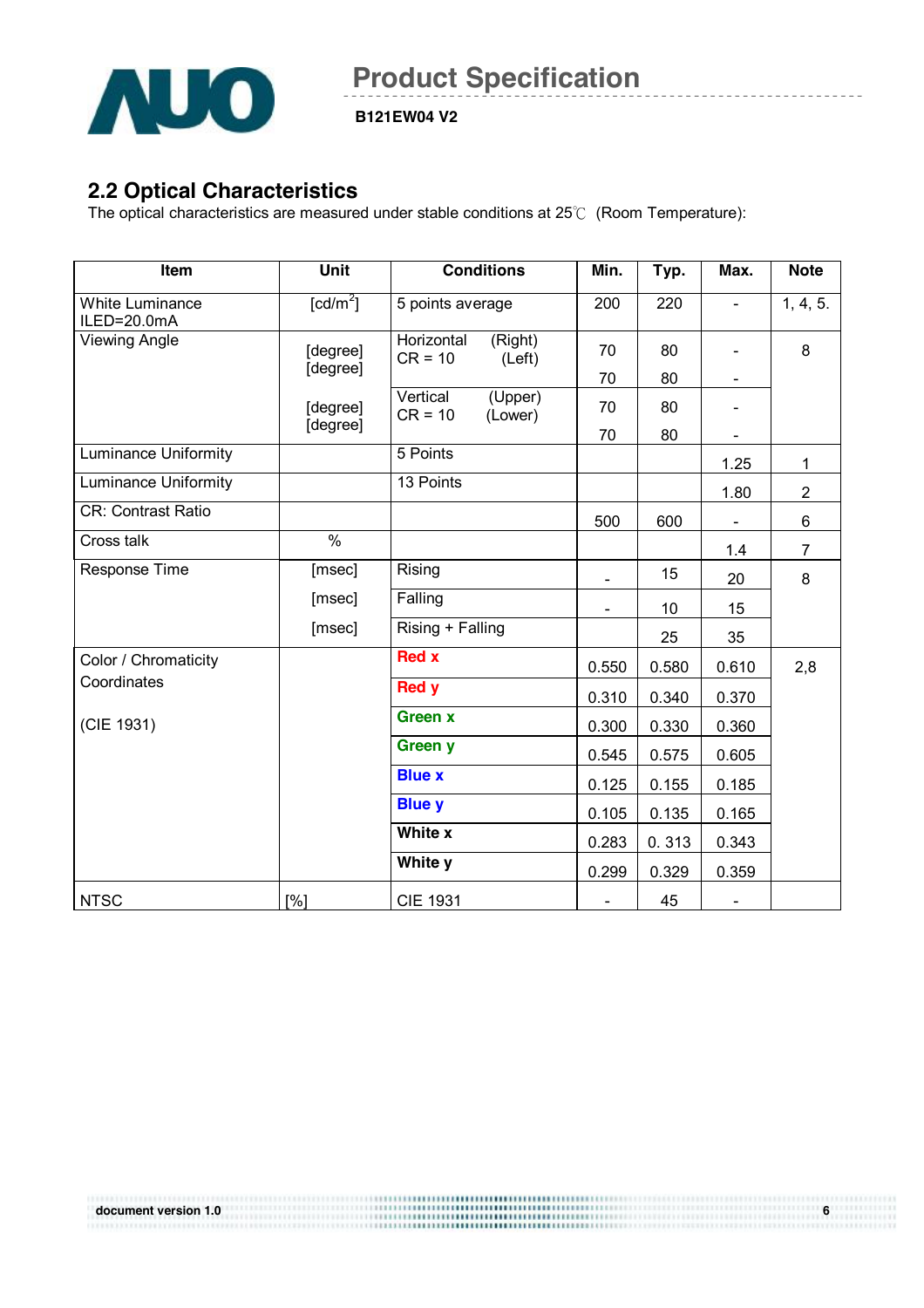![](_page_6_Picture_0.jpeg)

#### **B121EW04 V2**

**Note 1:** 5 points position (Display area: 261.12 (H) x 163.2 (V) mm)

![](_page_6_Figure_4.jpeg)

**Note 2:** 13 points position

![](_page_6_Figure_6.jpeg)

**Note 3:** The luminance uniformity of 5 and 13 points is defined by dividing the maximum luminance values by the minimum test point luminance

|                         |  | Maximum Brightness of five points     |
|-------------------------|--|---------------------------------------|
| $\delta$ w <sub>5</sub> |  | Minimum Brightness of five points     |
|                         |  | Maximum Brightness of thirteen points |
| $\delta$ W13            |  | Minimum Brightness of thirteen points |

![](_page_6_Figure_9.jpeg)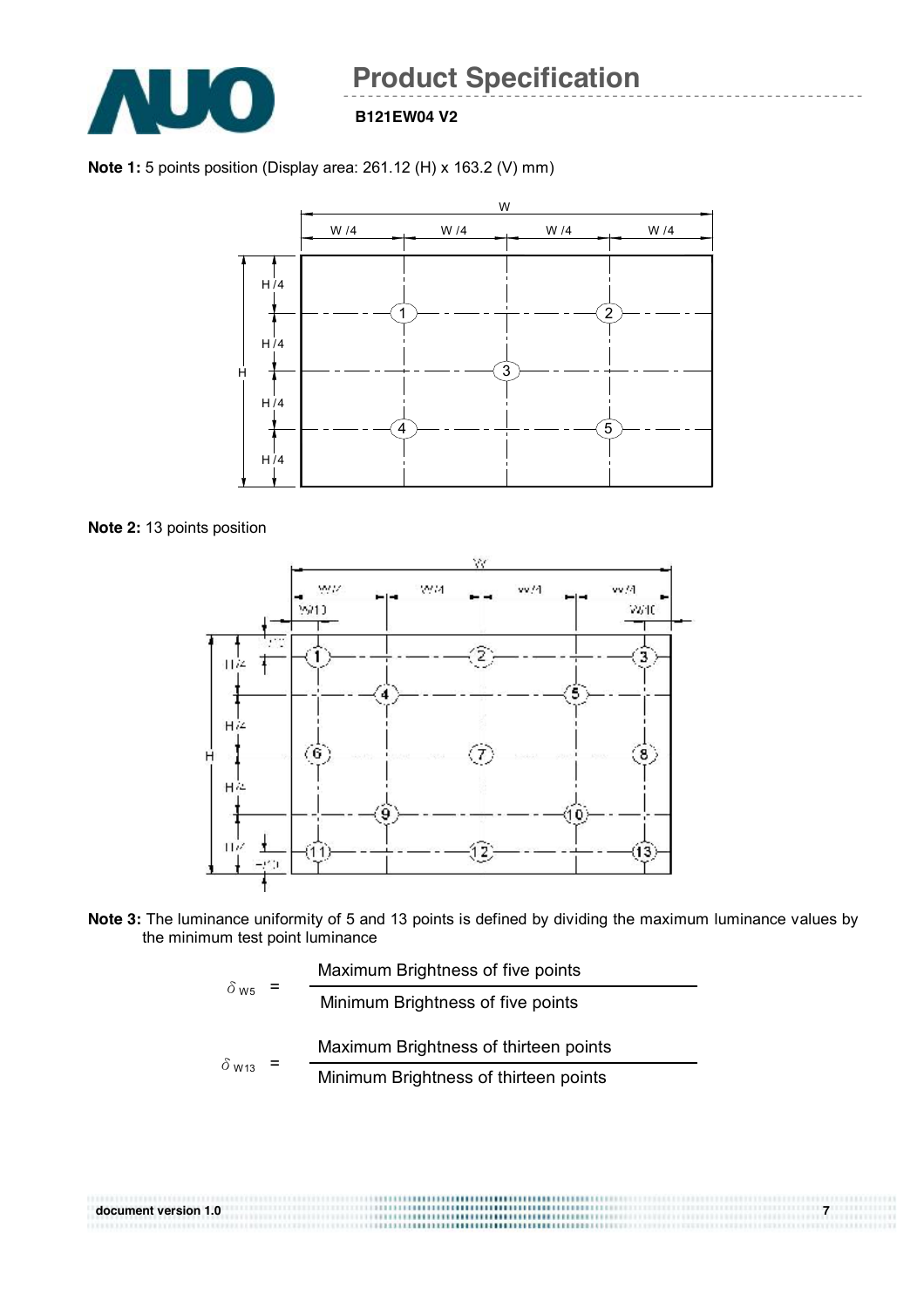![](_page_7_Picture_0.jpeg)

## **Note 4:** Measurement method

The LCD module should be stabilized at given temperature for 30 minutes to avoid abrupt temperature change during measuring. In order to stabilize the luminance, the measurement should be executed after lighting Backlight for 30 minutes in a stable, windless and dark room.

![](_page_7_Figure_4.jpeg)

Center of the screen

**Note 5:** Definition of Average Luminance of White (Y<sub>L</sub>):

Measure the luminance of gray level 63 at 5 points,  $Y_L = [L (1) + L (2) + L (3) + L (4) + L (5)] / 5$ L (x) is corresponding to the luminance of the point X at Figure in Note (1).

**Note 6:** Definition of contrast ratio:

Contrast ratio is calculated with the following formula.

Contrast ratio (CR)= Brightness on the "White" state Brightness on the "Black" state

| document version 1.0 |  |
|----------------------|--|
|                      |  |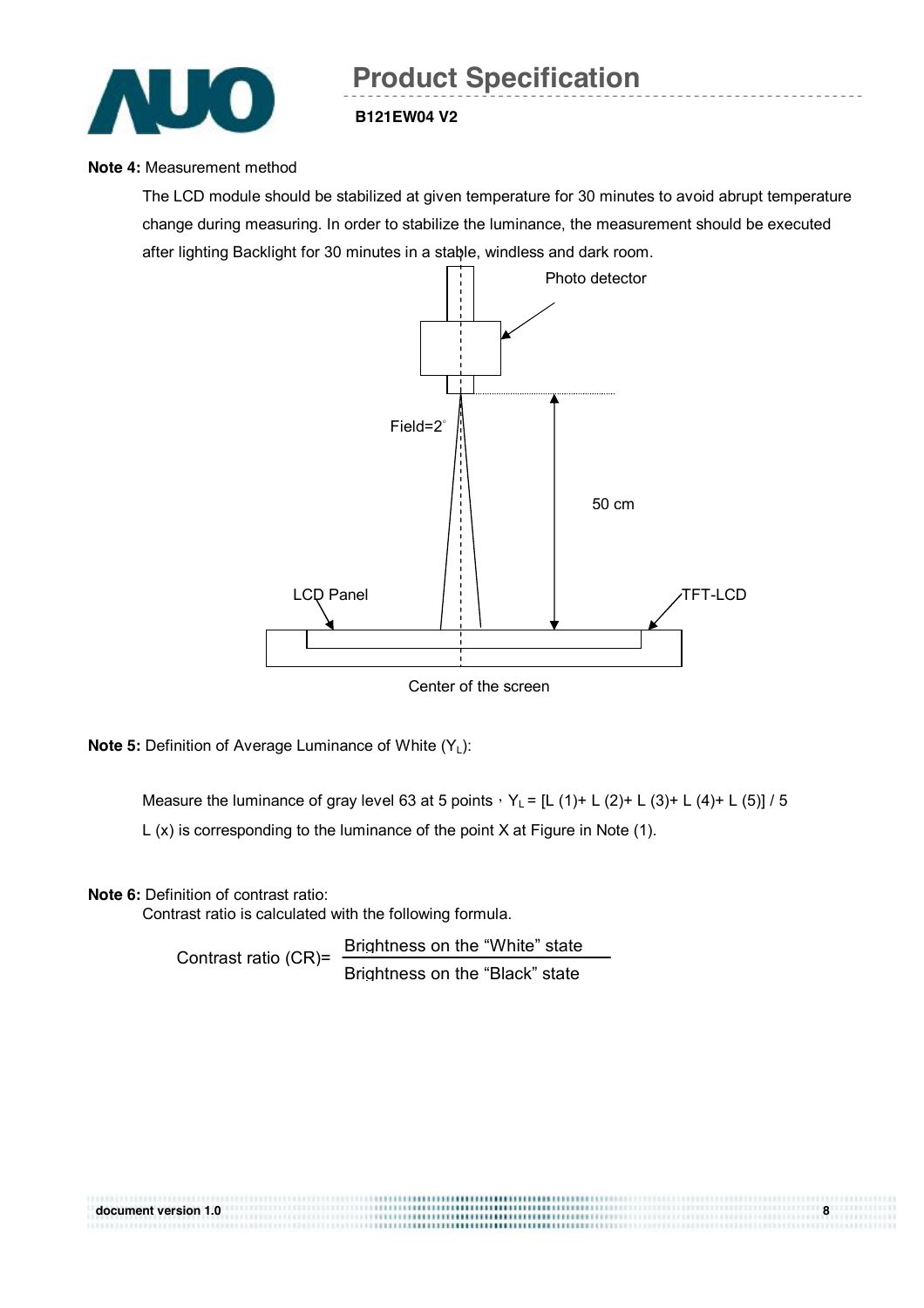![](_page_8_Picture_0.jpeg)

### **Note 7:** Definition of Cross Talk (CT)  $CT = |Y_B - Y_A| / Y_A \times 100$  (%)

#### Where

YA = Luminance of measured location without gray level 0 pattern (cd/m2)

**B121EW04 V2** 

 $Y_B$  = Luminance of measured location with gray level 0 pattern (cd/m<sub>2</sub>)

![](_page_8_Figure_6.jpeg)

**Note 8: Definition of response time:** 

The output signals of BM-7 or equivalent are measured when the input signals are changed from "Black" to "White" (falling time) and from "White" to "Black" (rising time), respectively. The response time interval between the 10% and 90% of amplitudes. Refer to figure as below.

![](_page_8_Figure_9.jpeg)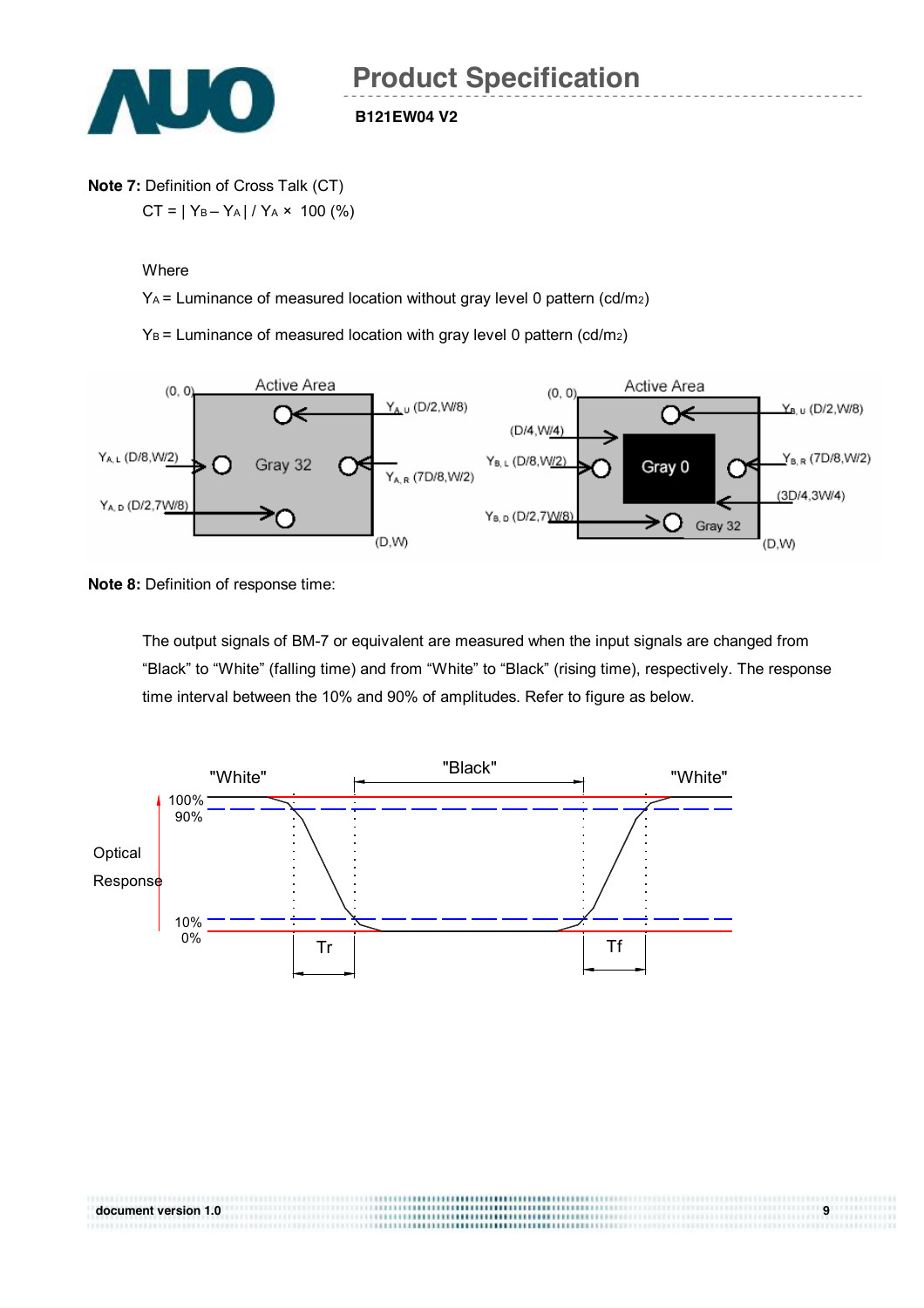![](_page_9_Picture_0.jpeg)

#### **B121EW04 V2**

#### **Note 9: Definition of viewing angle**

Viewing angle is the measurement of contrast ratio ≧10, at the screen center, over a 180° horizontal and 180° vertical range (off-normal viewing angles). The 180° viewing angle range is broken down as follows; 90° ( $\theta$ ) horizontal left and right and 90° ( $\Phi$ ) vertical, high (up) and low (down). The measurement direction is typically perpendicular to the display surface with the screen rotated about its center to develop the desired measurement viewing angle.

![](_page_9_Figure_5.jpeg)

| document version 1.0 | 10 |
|----------------------|----|
|                      |    |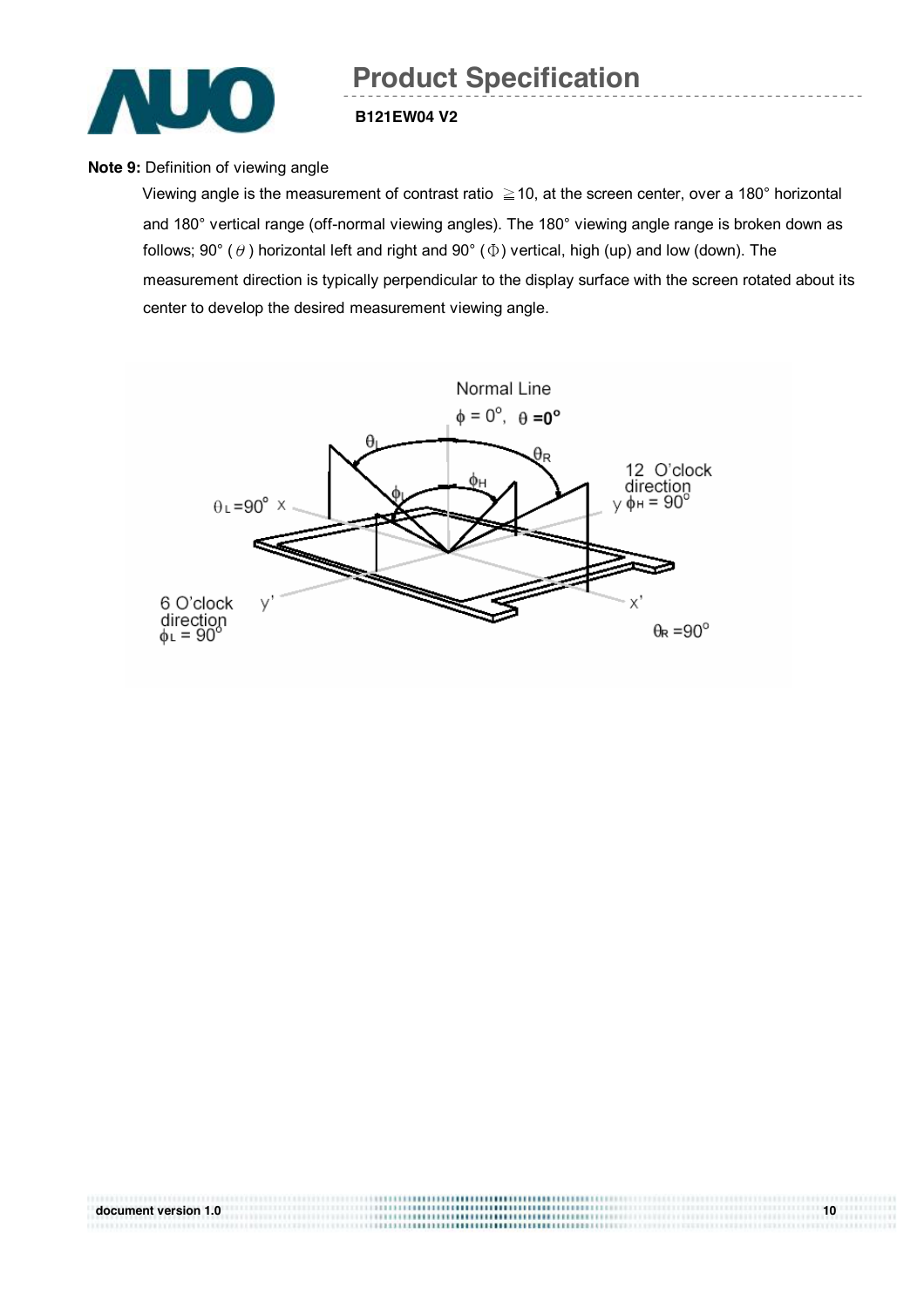![](_page_10_Picture_0.jpeg)

**B121EW04 V2** 

### **3. Functional Block Diagram**

The following diagram shows the functional block of the 12. 1inches wide Color TFT/LCD Module with touch panel:

![](_page_10_Figure_5.jpeg)

| document version 1.0 |  |
|----------------------|--|
|                      |  |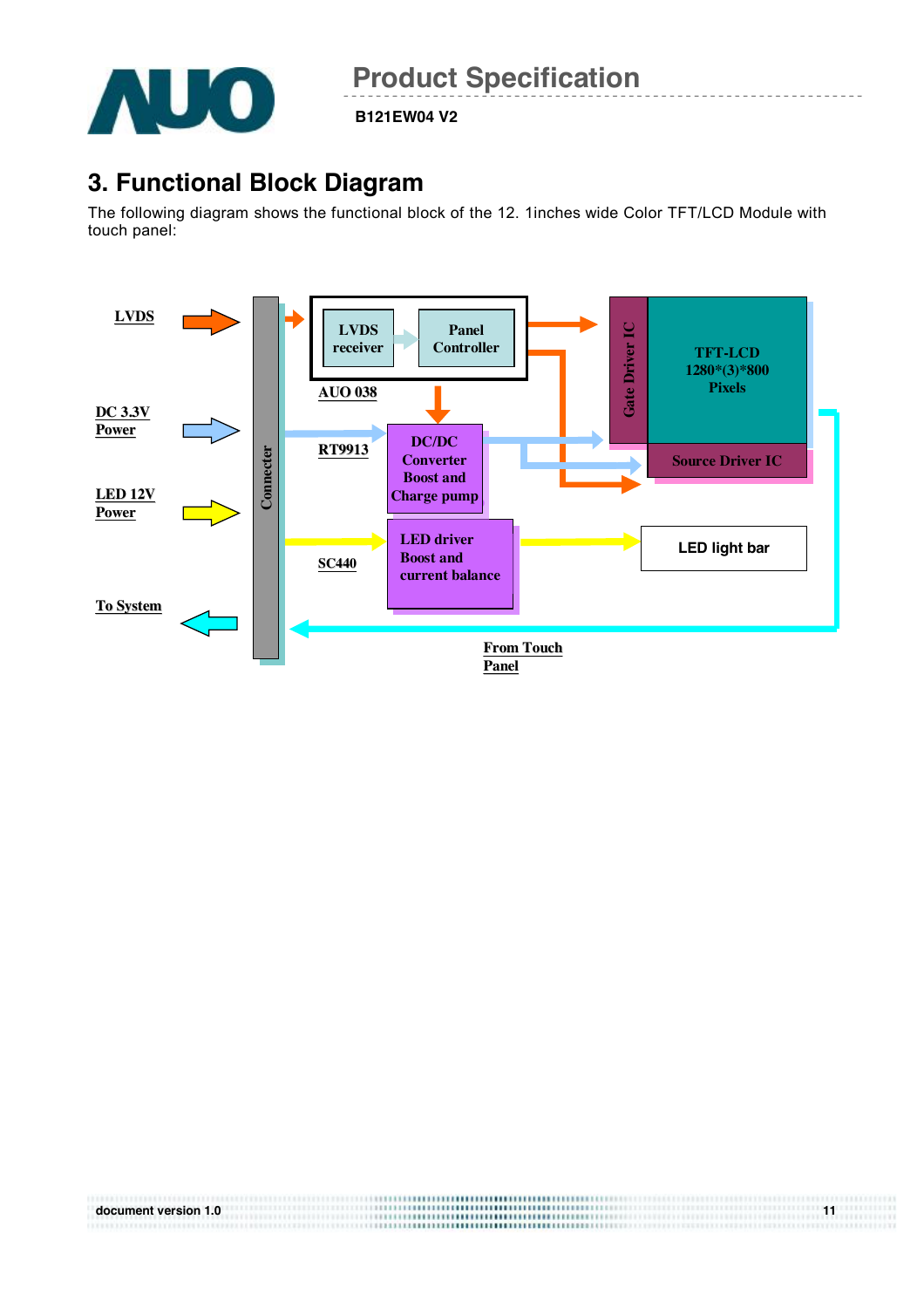![](_page_11_Picture_0.jpeg)

**B121EW04 V2** 

### **4. Absolute Maximum Ratings**

Absolute maximum ratings of the module are as following:

#### **4.1 Absolute Ratings of TFT LCD Module**

| Item            | Symbol | Min        | Max  | Unit   | <b>Conditions</b> |
|-----------------|--------|------------|------|--------|-------------------|
| Logic/LCD Drive | √DD    | ∩≏<br>−∪.∪ | +4.u | [Volt] | Note<br>ے .       |

### **4.2 Absolute Ratings of Backlight Unit**

| Item           | 3vmbol    | Min                      | Max  | Unit     | <b>Conditions</b> |
|----------------|-----------|--------------------------|------|----------|-------------------|
| EN.<br>Current | ED<br>⊔∟∟ | $\overline{\phantom{a}}$ | 20.0 | [mA] rms | Note              |

### **4.3 Absolute Ratings of Environment**

| <b>Item</b>                  | Symbol | Min | Max   | Unit                         | <b>Conditions</b> |
|------------------------------|--------|-----|-------|------------------------------|-------------------|
| <b>Operating Temperature</b> | TOP    |     | $+50$ | $\mathsf{I}^\circ\mathsf{C}$ | Note 3            |
| <b>Operation Humidity</b>    | HOP    | 5   | 95    | [%RH]                        | Note 3            |
| Storage Temperature          | TST    | -20 | +60   | $\mathsf{I}^\circ\mathsf{C}$ | Note 3            |
| <b>Storage Humidity</b>      | HST    | 5   | 95    | [%RH]                        | Note 3            |

**Note 1:** At Ta (25℃)

**Note 2:** Permanent damage to the device may occur if exceed maximum values

**Note 3:** For quality performance, please refer to AUO IIS(Incoming Inspection Standard).

![](_page_11_Figure_14.jpeg)

| document version 1.0 |         | -12 |
|----------------------|---------|-----|
|                      | <b></b> |     |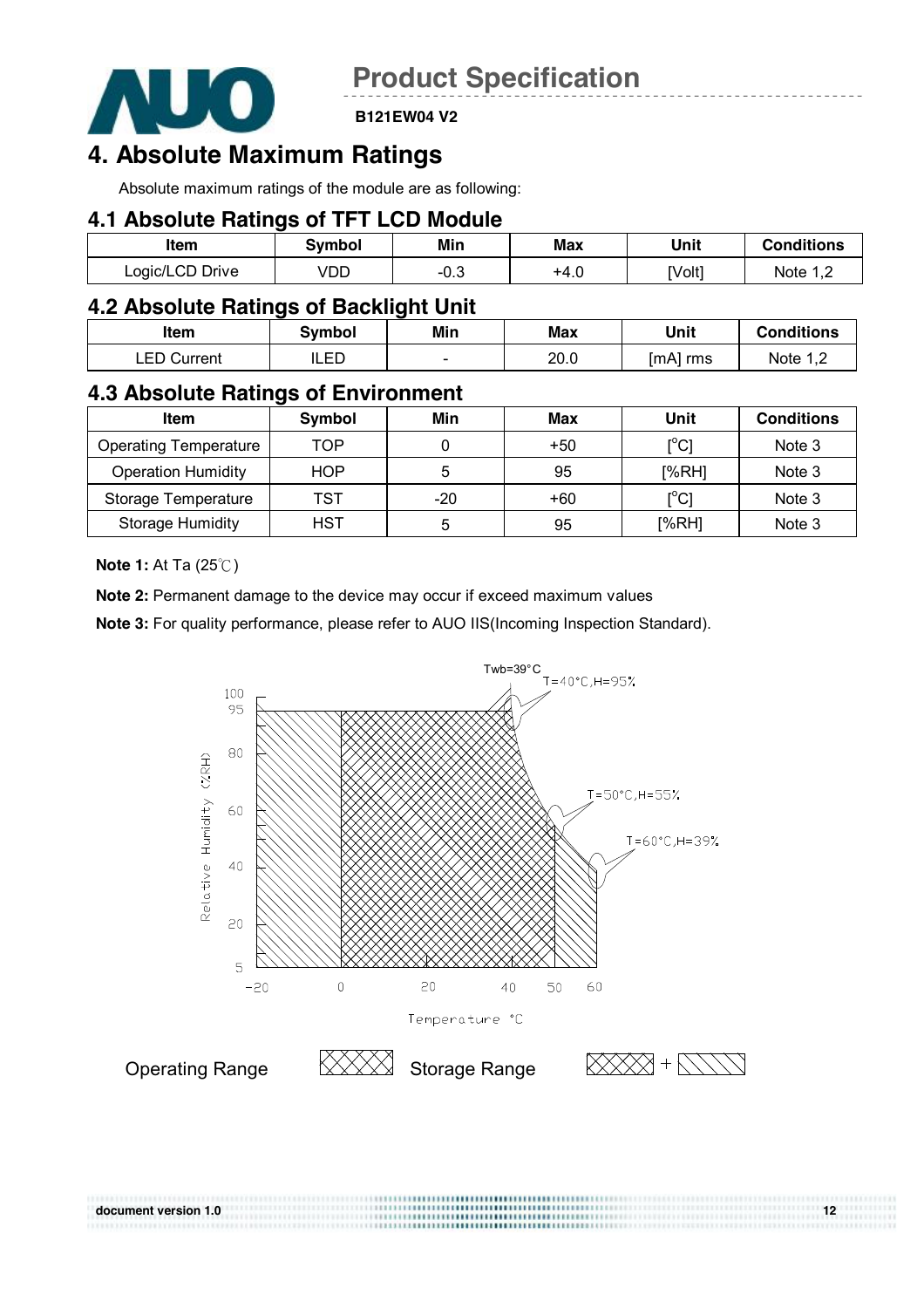![](_page_12_Picture_1.jpeg)

### **5. Electrical characteristics**

### **5.1 TFT LCD Module**

### **5.1.1 Power Specification**

Input power specifications are as follows;

| <b>Symble</b> | <b>Parameter</b>                                    | Min | <b>Typ</b> | Max  | <b>Units</b> | <b>Note</b> |
|---------------|-----------------------------------------------------|-----|------------|------|--------------|-------------|
| <b>VDD</b>    | Logic/LCD Drive<br>Voltage                          | 3.0 | 3.3        | 3.6  | [Volt]       |             |
| <b>PDD</b>    | <b>VDD Power</b>                                    |     | 1.3        | 1.5  | [Watt]       | Note 1      |
| <b>IDD</b>    | <b>IDD Current</b>                                  |     | 400        | 420  | [mA]         | Note 1      |
| <b>IRush</b>  | Inrush Current                                      |     |            | 1800 | [mA]         | Note 2      |
| VDDrp         | Allowable<br>Logic/LCD Drive<br>Ripple Voltage      |     |            | 500  | [mV]<br>p-p  |             |
| <b>VDDns</b>  | Allowable<br>Logic/LCD Drive<br><b>Ripple Noise</b> |     |            | 100  | [mV]<br>p-p  |             |

**Note 1: Maximum Measurement Condition: Black Pattern** 

#### **Note 2:** Measure Condition

![](_page_12_Figure_10.jpeg)

![](_page_12_Figure_11.jpeg)

![](_page_12_Figure_12.jpeg)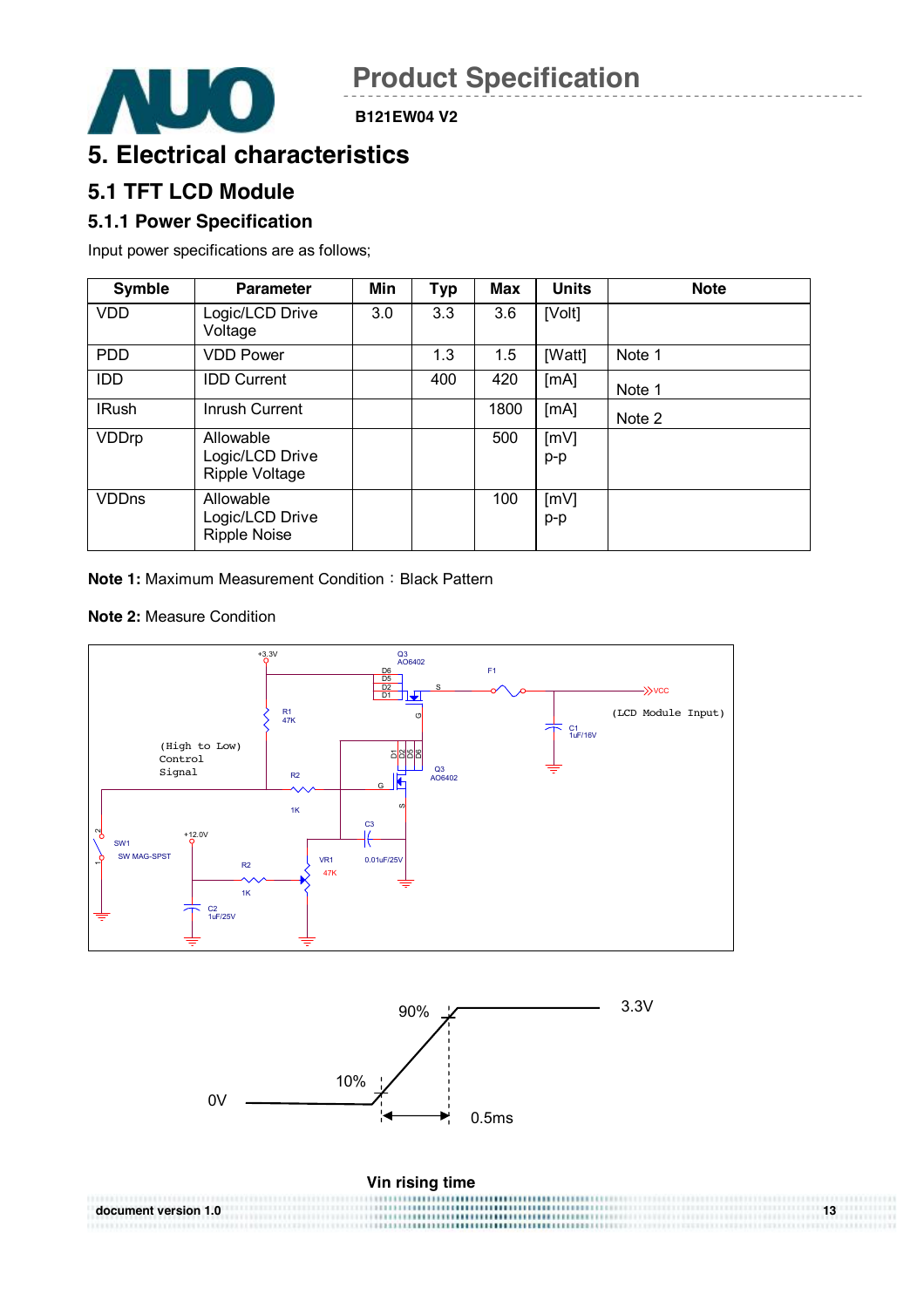![](_page_13_Picture_0.jpeg)

#### **5.1.2 Signal Electrical Characteristics**

Input signals shall be low or High-impedance state when VDD is off.

Signal electrical characteristics are as follows;

| <b>Parameter</b> | <b>Condition</b>                                 | Min  | Max | Unit |
|------------------|--------------------------------------------------|------|-----|------|
| Vth              | Differential Input High<br>Threshold (Vcm=+1.2V) |      | 100 | [mV] |
| Vtl              | Differential Input Low<br>Threshold (Vcm=+1.2V)  | -100 |     | [mV] |
| Vcm              | Differential Input Common<br>Mode Voltage        | 0.3  | 22  | [V]  |

#### **Note:** LVDS Differential Voltage

![](_page_13_Figure_8.jpeg)

| document version 1.0 | <br>14 |
|----------------------|--------|
|                      |        |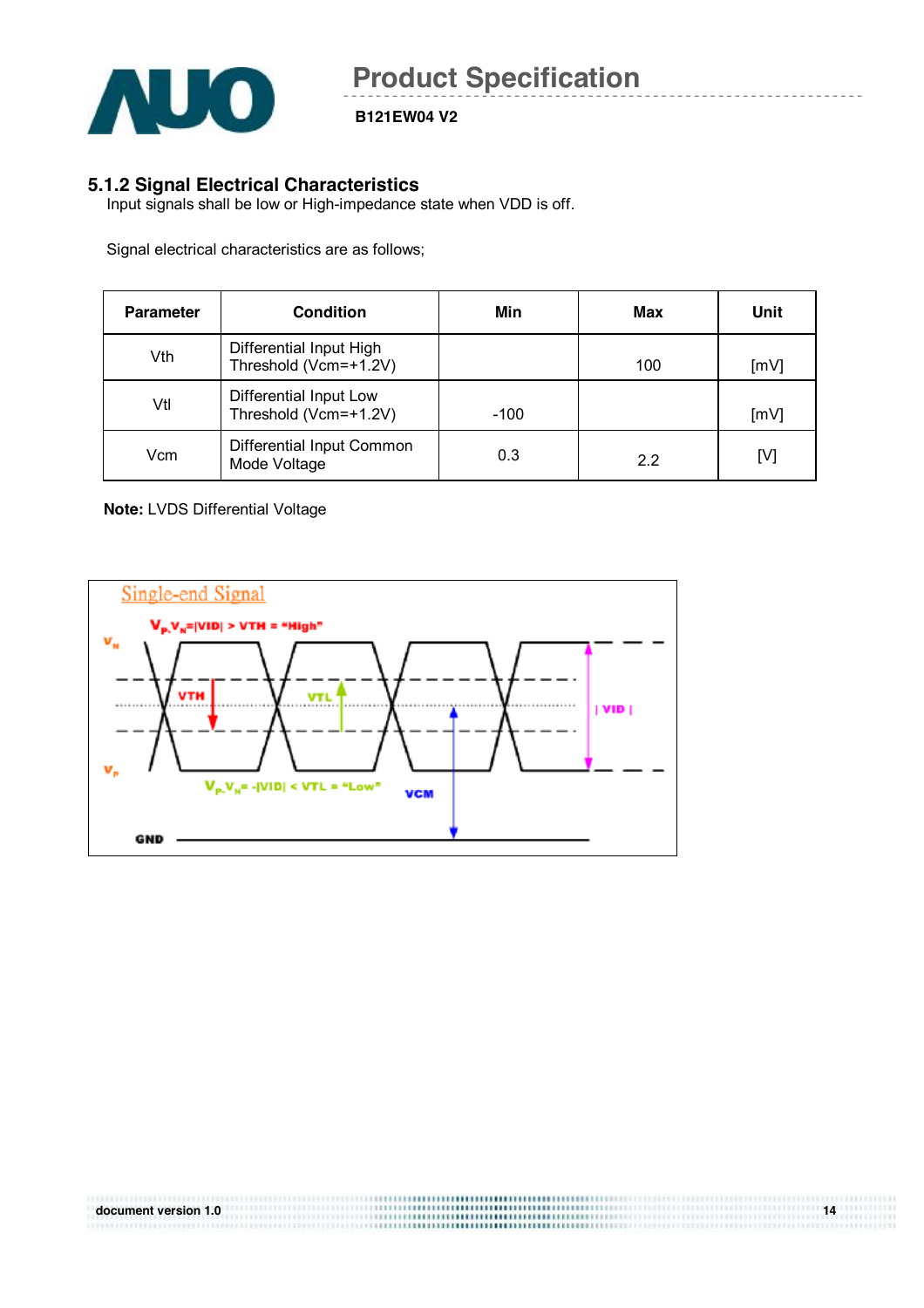![](_page_14_Picture_0.jpeg)

**B121EW04 V2** 

### **5.2 Backlight Unit**

Parameter guideline for LED Inverter

| <b>Parameter</b>                                 | Min  | <b>Typ</b> | Max  | <b>Units</b>                     | <b>Condition</b>                                          |
|--------------------------------------------------|------|------------|------|----------------------------------|-----------------------------------------------------------|
| <b>White Luminance</b><br>5 points average       | 200  | 220        |      | $\text{\rm [cd/m}^2\text{\rm ]}$ | $(Ta=25^{\circ}C)$                                        |
| LED current( $I_{LED}$ )                         | 18.8 | 20.0       | 21.2 | [mA] rms                         | $(Ta=25^{\circ}C)$                                        |
| LED Frequency(FLED)                              |      | 800        |      | [KHz]                            | $(Ta=25^{\circ}C)$                                        |
| LED Voltage (Reference)<br>$(V_{LED})$           | 3.0  | 3.2        | 3.3  | [Volt] rms                       | $(Ta=25^{\circ}C)$                                        |
| <b>LED Power consumption</b><br>(PLED) @ 20.0 mA |      | 3.6        | 4.0  | [Watt]                           | $(Ta=25^{\circ}C)$<br>(Including circuit driving<br>loss) |

|                      | <b></b>     |    |
|----------------------|-------------|----|
| document version 1.0 | <br><b></b> | 15 |
|                      |             |    |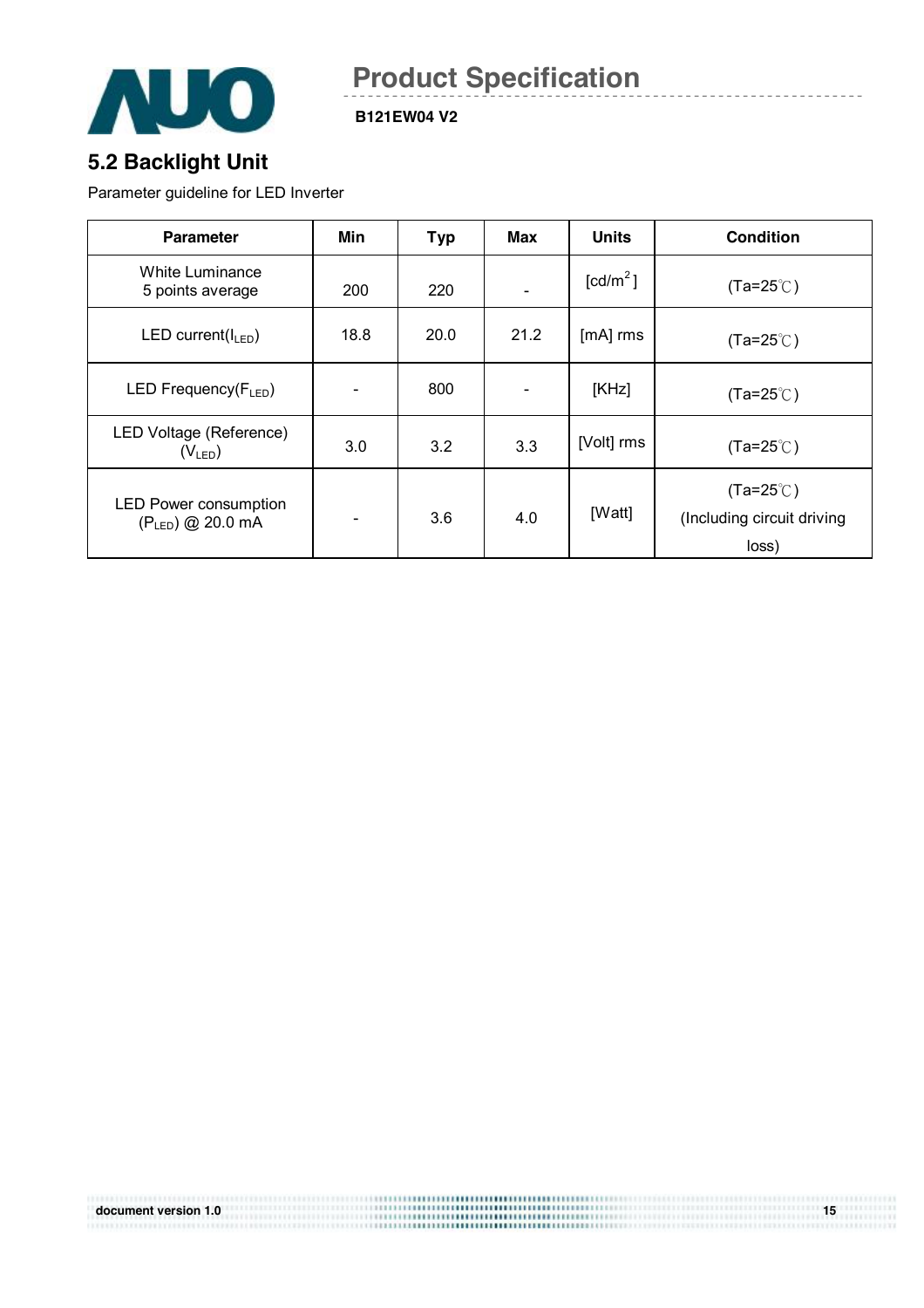![](_page_15_Picture_0.jpeg)

#### **B121EW04 V2**

## **6. Signal Characteristic**

### **6.1 Pixel Format Image**

Following figure shows the relationship of the input signals and LCD pixel format.

![](_page_15_Figure_6.jpeg)

| document version 1.0 | ,,,,,,,,,,,,,,,,,,,,,,,,,,,,,,,,<br><br><b></b> | 16 |
|----------------------|-------------------------------------------------|----|
|                      |                                                 |    |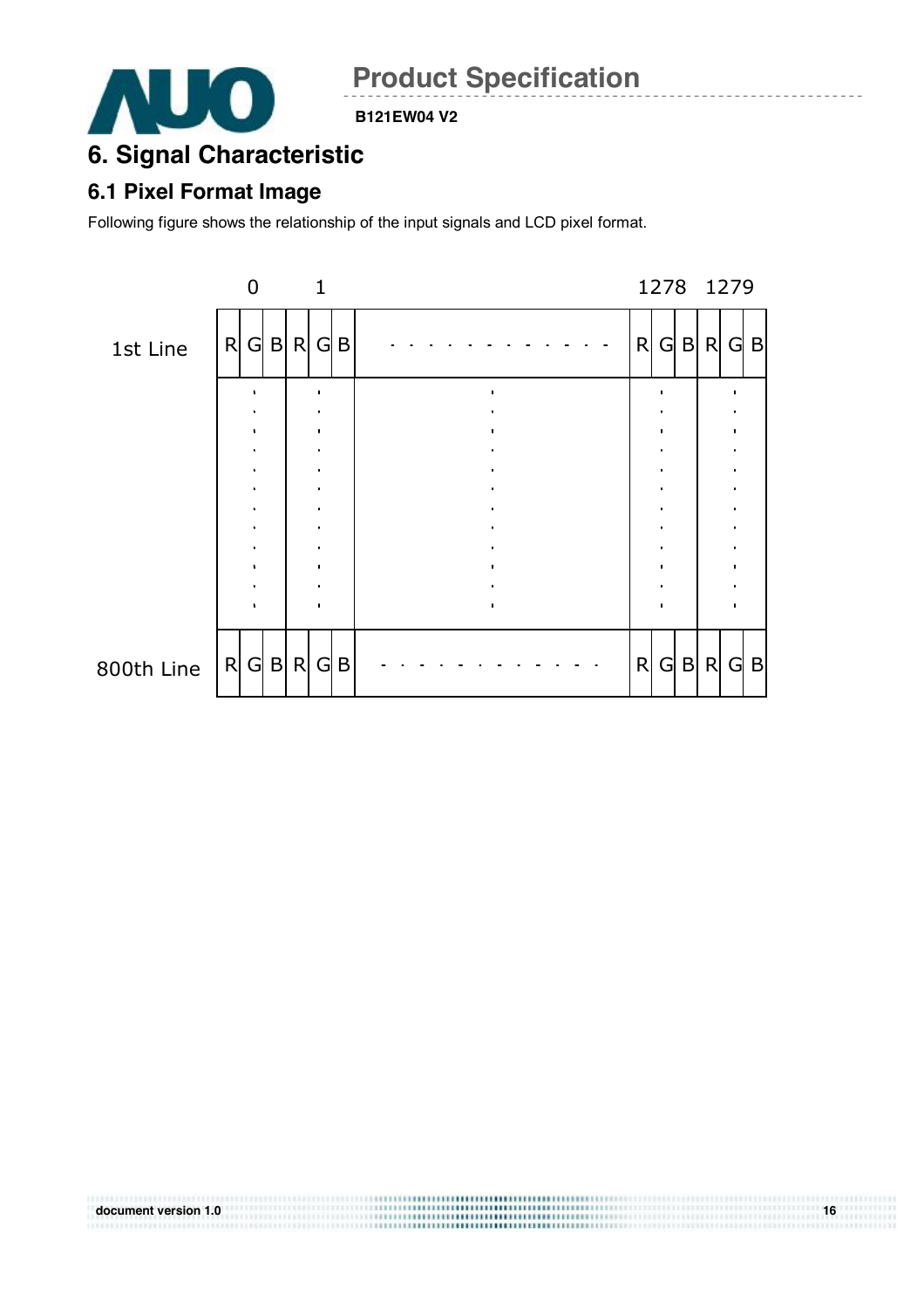![](_page_16_Picture_0.jpeg)

**B121EW04 V2** 

### **6.2 The input data format**

![](_page_16_Figure_4.jpeg)

| <b>Signal Name</b> | <b>Description</b>     |                                                        |
|--------------------|------------------------|--------------------------------------------------------|
| $+$ RED5 $(R5)$    | Red Data 5 (MSB)       | Red-pixel Data                                         |
| $+$ RED4 (R4)      | Red Data 4             | Each red pixel's brightness data consists of these 6   |
| $+$ RED3 $(R3)$    | Red Data 3             | bits pixel data.                                       |
| +RED2 (R2)         | Red Data 2             |                                                        |
| $+$ RED1 $(R1)$    | Red Data 1             |                                                        |
| $+$ RED0 $(R0)$    | Red Data 0 (LSB)       |                                                        |
|                    | (Red-pixel Data)       |                                                        |
|                    |                        |                                                        |
|                    |                        |                                                        |
| +GREEN $5(G5)$     | Green Data 5 (MSB)     | Green-pixel Data                                       |
| +GREEN 4 (G4)      | Green Data 4           | Each green pixel's brightness data consists of these   |
| +GREEN 3 (G3)      | Green Data 3           | 6 bits pixel data.                                     |
| +GREEN 2 (G2)      | Green Data 2           |                                                        |
| $+GREEN 1(G1)$     | Green Data 1           |                                                        |
| +GREEN 0 (G0)      | Green Data 0 (LSB)     |                                                        |
|                    | (Green-pixel Data)     |                                                        |
| +BLUE 5 (B5)       | Blue Data 5 (MSB)      | <b>Blue-pixel Data</b>                                 |
| +BLUE 4 (B4)       | Blue Data 4            | Each blue pixel's brightness data consists of these 6  |
| +BLUE 3 (B3)       | Blue Data 3            | bits pixel data.                                       |
| +BLUE 2 (B2)       | Blue Data 2            |                                                        |
| +BLUE 1 (B1)       | Blue Data 1            |                                                        |
| +BLUE 0 (B0)       | Blue Data 0 (LSB)      |                                                        |
|                    | (Blue-pixel Data)      |                                                        |
| -DTCLK             | <b>Data Clock</b>      | The typical frequency is 71.1 MHz. The signal is used  |
|                    |                        | to strobe the pixel data and DSPTMG signals. All       |
|                    |                        | pixel data shall be valid at the falling edge when the |
|                    |                        | DSPTMG signal is high.                                 |
| <b>DSPTMG (DE)</b> | <b>Display Timing</b>  | This signal is stored at the falling edge of -DTCLK.   |
|                    |                        | When the signal is high, the pixel data shall be valid |
|                    |                        | to be displayed.                                       |
| VSYNC (VS)         | <b>Vertical Sync</b>   | The signal is synchronized to -DTCLK.                  |
| HSYNC (HS)         | <b>Horizontal Sync</b> | The signal is synchronized to -DTCLK.                  |

Note: Output signals from any system shall be low or High-impedance state when VDD is off.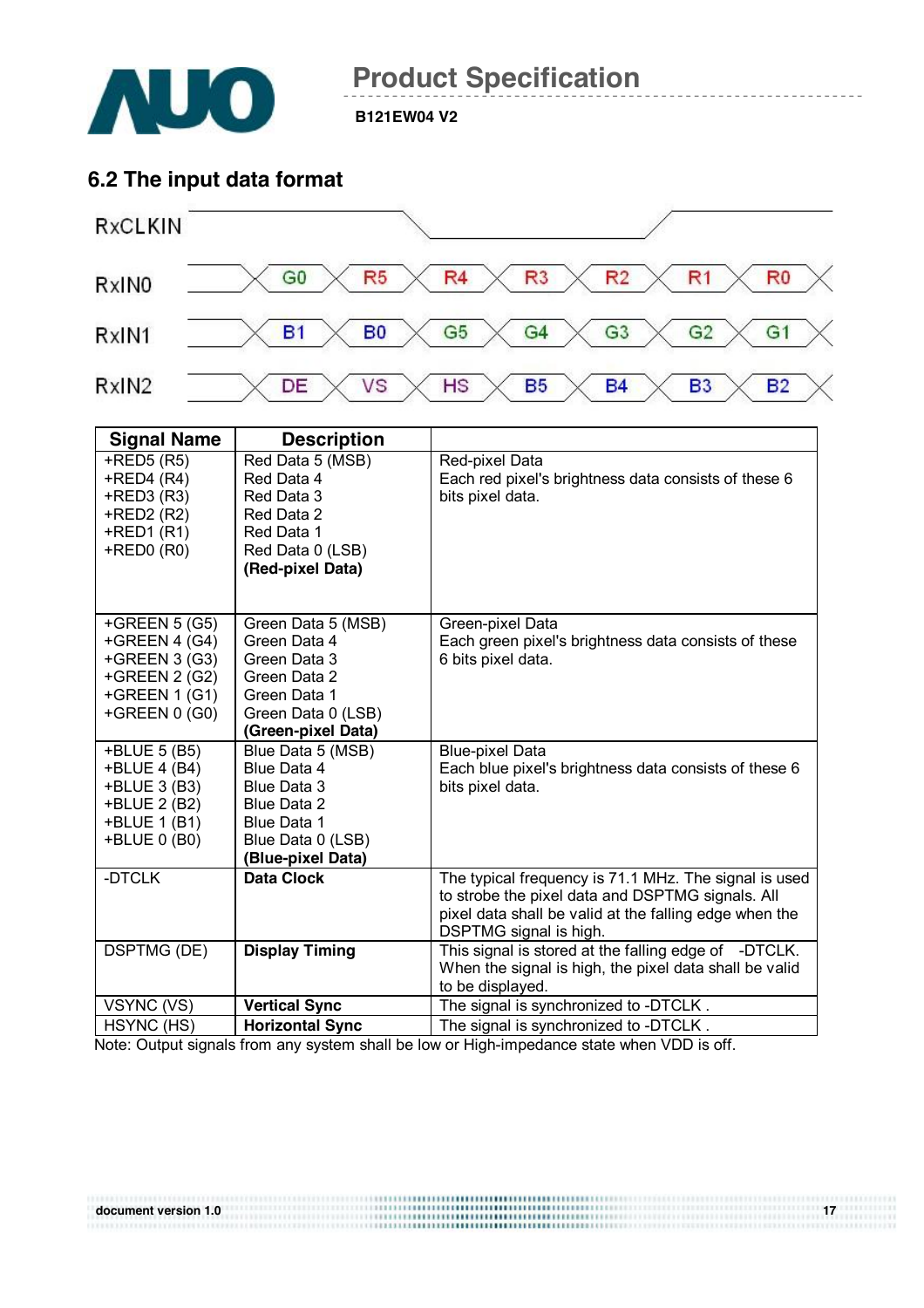![](_page_17_Picture_0.jpeg)

**B121EW04 V2** 

### **6.3 Signal Description/Pin Assignment**

LVDS (CN1) is a differential signal technology for LCD interface and high speed data transfer device.

| Pin              | <b>Signal Name</b> | Pin            | <b>Signal Name</b>  |
|------------------|--------------------|----------------|---------------------|
| 1                | <b>GND</b>         | $\overline{2}$ | <b>VDD</b>          |
| 3                | VDD                | $\overline{4}$ | $V_{EDID}$          |
| 5                | Aging              | 6              | CLK <sub>EDID</sub> |
| $\overline{7}$   | <b>DATAEDID</b>    | 8              | RxIN0-              |
| $\boldsymbol{9}$ | RxIN0+             | 10             | <b>GND</b>          |
| 11               | RxIN1-             | 12             | RxIN1+              |
| 13               | <b>GND</b>         | 14             | RxIN2-              |
| 15               | RxIN2+             | 16             | <b>GND</b>          |
| 17               | RxCLKIN-           | 18             | RxCLKIN+            |
| 19               | <b>GND</b>         | 20             | <b>NC</b>           |
| 21               | NC                 | 22             | <b>GND</b>          |
| 23               | NC                 | 24             | <b>NC</b>           |
| 25               | <b>GND</b>         | 26             | <b>NC</b>           |
| 27               | NC                 | 28             | <b>GND</b>          |
| 29               | <b>NC</b>          | 30             | <b>NC</b>           |

LED driving connector (CN2) provides the interface between system and LCD for control and power of LED BLU.

| Pin | <b>Signal Name</b>    | Pin            | <b>Signal Name</b> |
|-----|-----------------------|----------------|--------------------|
| 1   | <b>KS10</b>           | $\overline{2}$ | <b>KS11</b>        |
| 3   | <b>KS12</b>           | 4              | <b>KS13</b>        |
| 5   | <b>KS17</b>           | 6              | KSC18              |
| 7   | <b>GND</b>            | 8              | Power SW           |
| 9   | <b>Breath PWR LED</b> | 10             | $+3.3V$            |
| 11  | <b>GND</b>            | 12             | <b>LCD SMDCLK</b>  |
| 13  | <b>LCD SMB DAT</b>    | 14             | <b>GND</b>         |
| 15  | HDD LED               | 16             | <b>BAT2 LED</b>    |
| 17  | <b>BAT1 LED</b>       | 18             | <b>BT LED</b>      |
| 19  | LED WLAN OUT          | 20             | <b>GND</b>         |
| 21  | AUD DMIC IN0          | 22             | AUO DMIC CLK G     |
| 23  | VL                    | 24             | VL                 |
| 25  | VL                    | 26             | $V_5$              |
| 27  | <b>NC</b>             | 28             | VH                 |
| 29  | VH                    | 30             | VH                 |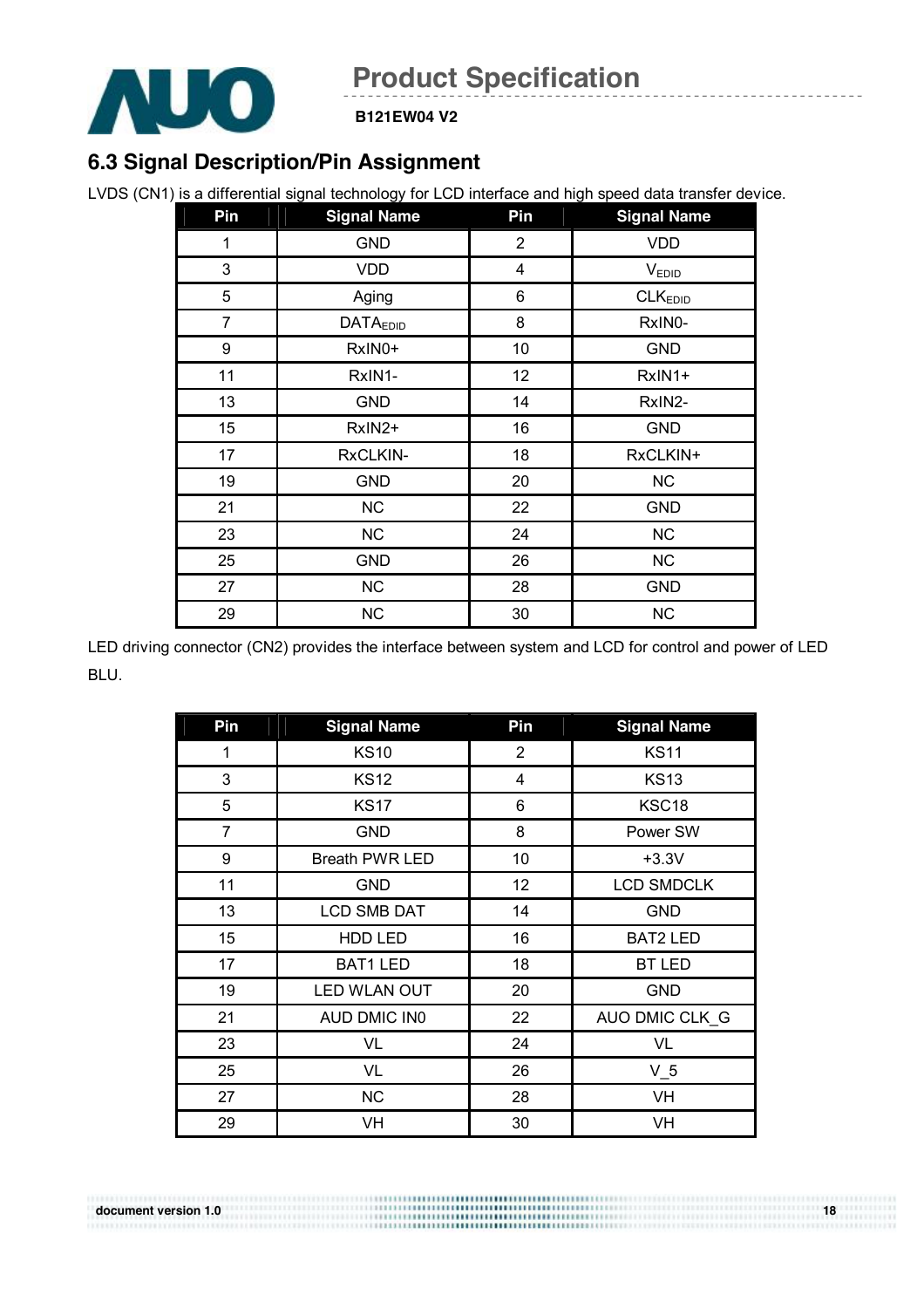![](_page_18_Picture_0.jpeg)

#### **B121EW04 V2**

Pin assignment for CN3.

| Pin            | Signal        |
|----------------|---------------|
| 1              | Not connected |
| 2              | <b>GND</b>    |
| 3              | <b>GND</b>    |
| 4              | USB+          |
| $\overline{5}$ | USB-          |
| 6              | <b>GND</b>    |
| $\overline{7}$ | <b>GND</b>    |
| 8              | <b>DNG</b>    |
| 9              | Not connected |
| 10             | 3.3V          |
| 11             | 3.3V          |
| 12             | 3.3V          |
| 13             | <b>GND</b>    |
| 14             | <b>GND</b>    |

Pin assignment for CN4.

| Pin | Signal     |
|-----|------------|
|     | USB5 D-    |
| 2   | USB6 D+    |
| 3   | N/A        |
| 4   | +3.3v RUN  |
| 5   | N/A        |
| 6   | <b>GND</b> |
|     | <b>GND</b> |
| 8   | <b>GND</b> |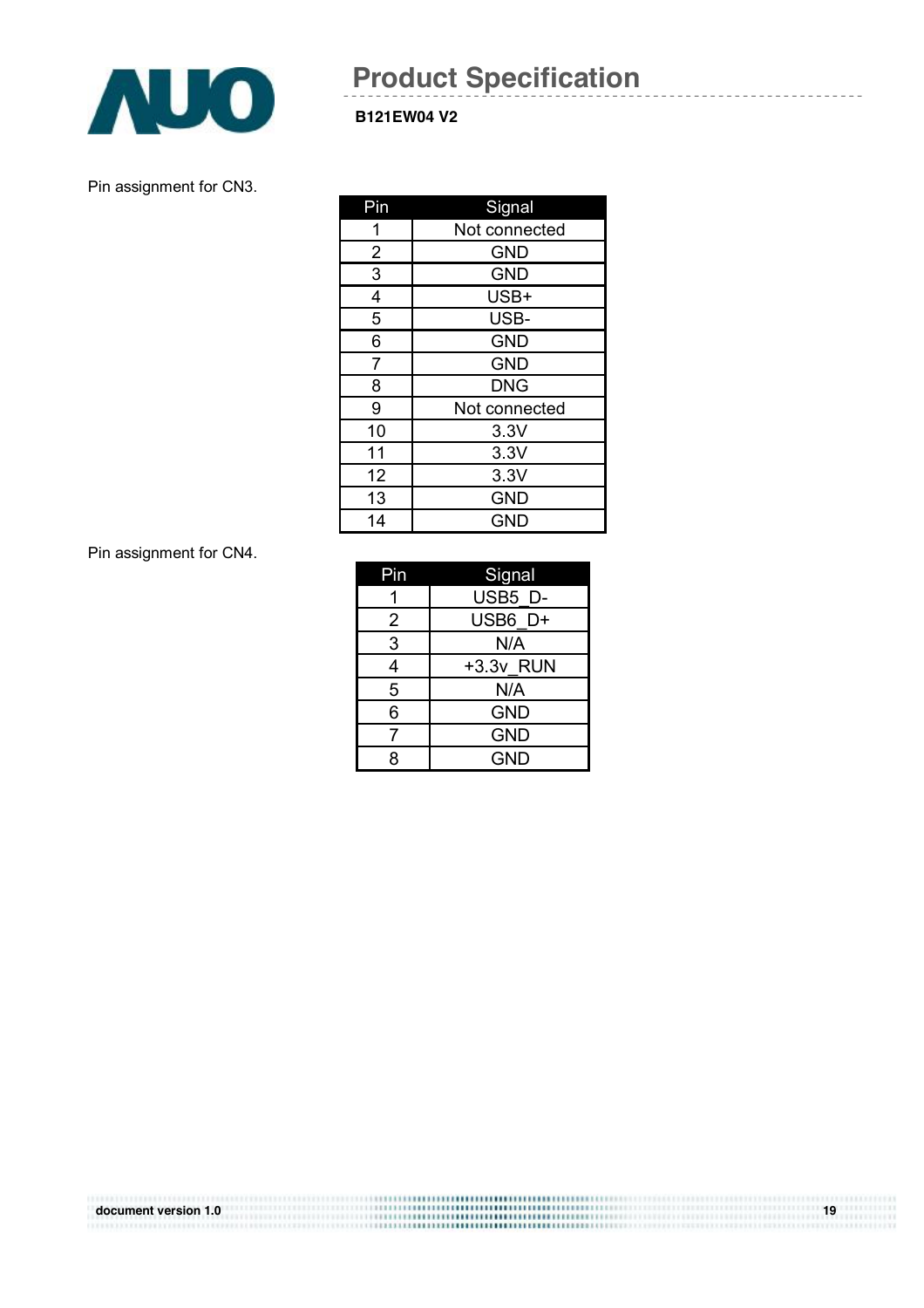![](_page_19_Picture_0.jpeg)

**B121EW04 V2** 

**Note1:** Start from right side

![](_page_19_Figure_4.jpeg)

- **Note2:** Input signals shall be low or High-impedance state when VDD is off. Internal circuit of LVDS inputs are as following.
	- The module uses a 100ohm resistor between positive and negative data lines of each receiver input

![](_page_19_Figure_7.jpeg)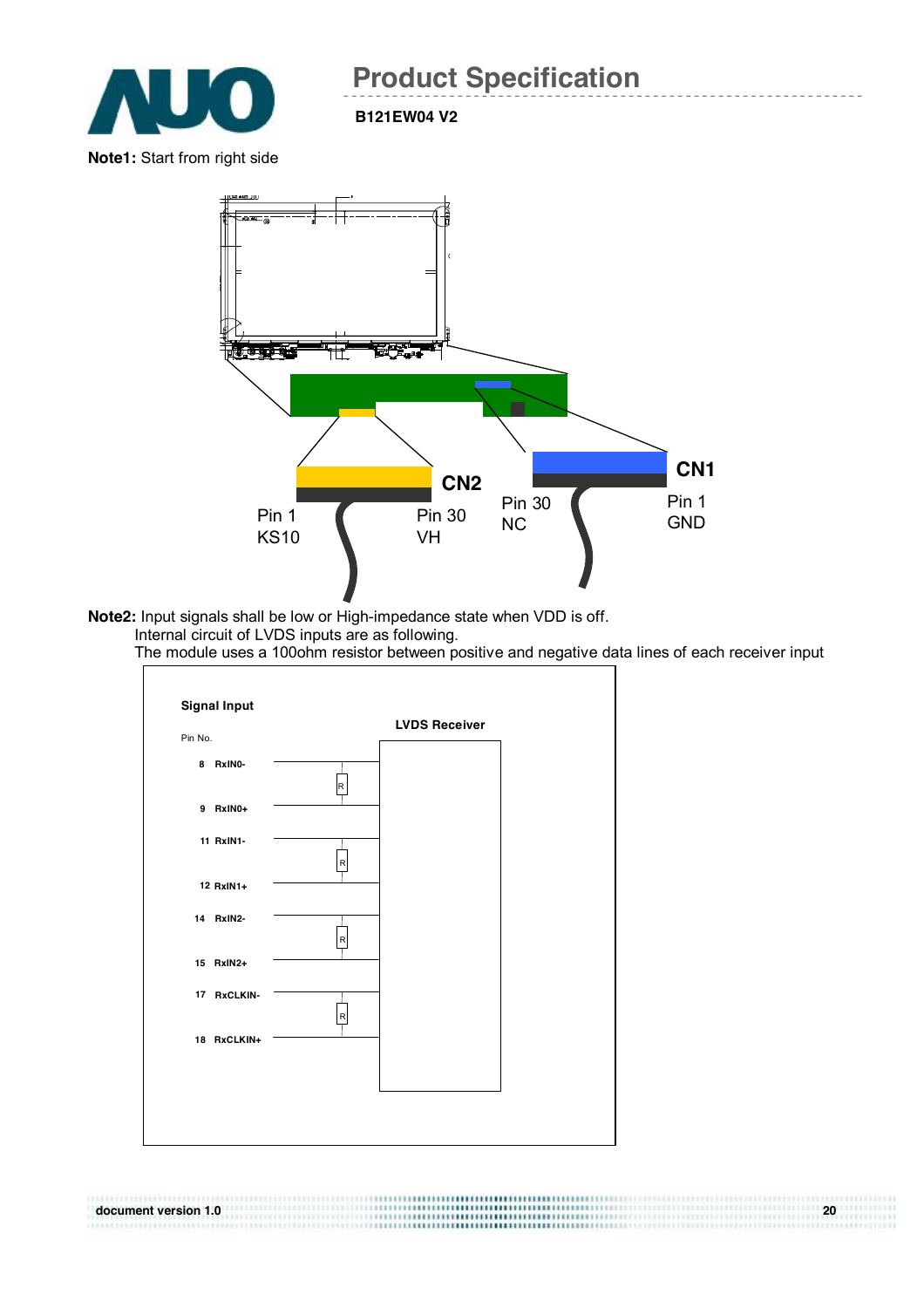![](_page_20_Picture_0.jpeg)

**B121EW04 V2** 

### **6.4 Interface Timing**

#### **6.4.1 Timing Characteristics**

Basically, interface timings should match the 1280x800 /60Hz manufacturing guide line timing.

|            | <b>Parameter</b>  | Symbol                     | Min. | Typ. | Max.                     | Unit               |
|------------|-------------------|----------------------------|------|------|--------------------------|--------------------|
|            | <b>Frame Rate</b> | $\overline{\phantom{0}}$   |      | 60   | $\overline{\phantom{0}}$ | Hz                 |
|            | Clock frequency   | 1/ $T_{\text{Clock}}$      |      | 71.1 |                          | <b>MHz</b>         |
|            | Period            | $T_{V}$                    | 803  | 823  | 1023                     |                    |
| Vertical   | Active            | $T_{VD}$                   | 800  | 800  | 800                      | $T_{Line}$         |
| Section    | Blanking          | $T_{VB}$                   | 3    | 23   | 223                      |                    |
|            | Period            | Tн                         | 1303 | 1440 | 2047                     |                    |
| Horizontal | Active            | $\mathsf{T}_{\mathsf{HD}}$ | 1280 | 1280 | 1280                     | $T_{\text{Clock}}$ |
| Section    | Blanking          | Т <sub>нв</sub>            | 23   | 160  | 767                      |                    |

**Note:** DE mode only

#### **6.4.2 Timing diagram**

![](_page_20_Figure_9.jpeg)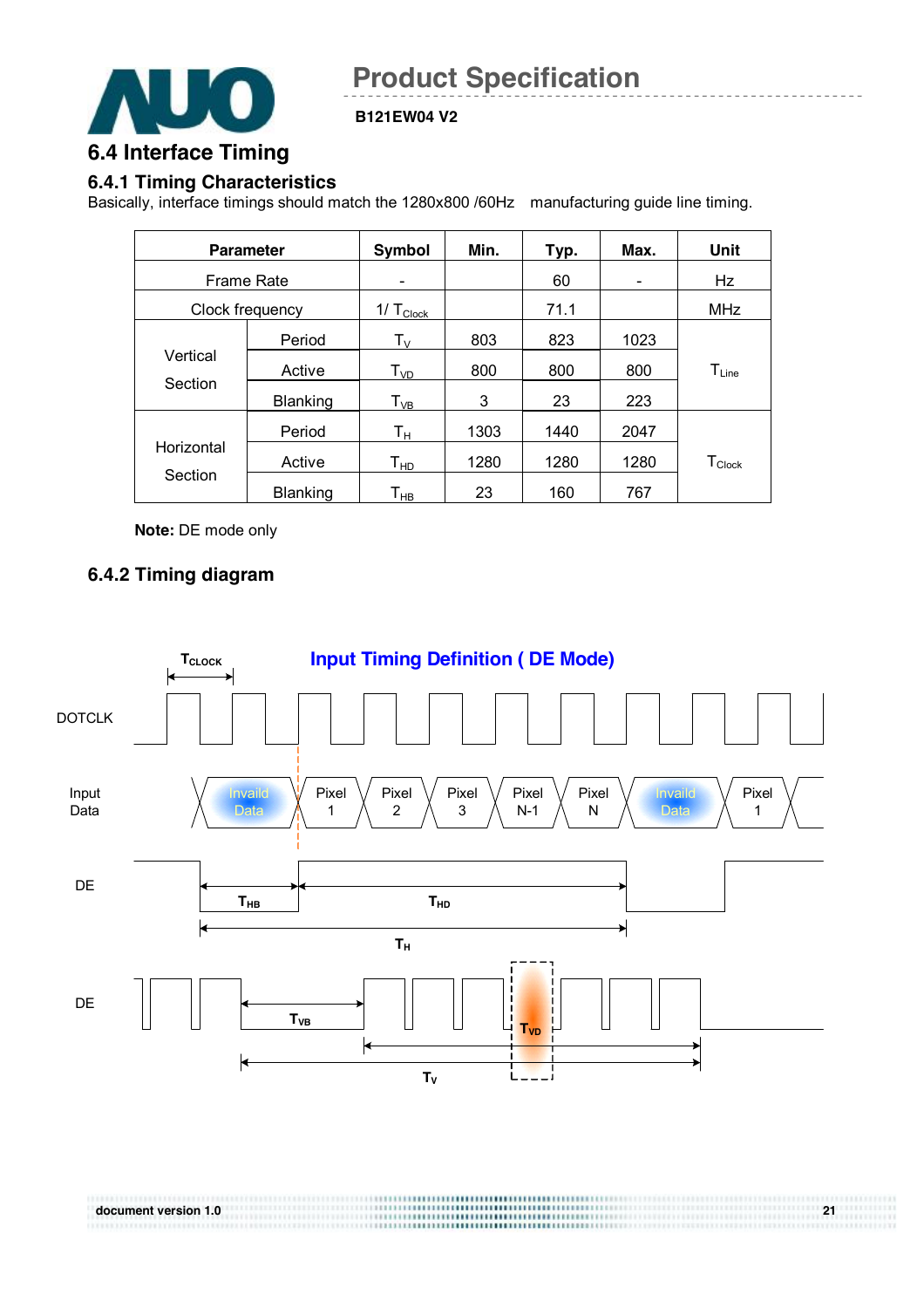![](_page_21_Picture_0.jpeg)

#### **6.5 Power ON/OFF Sequence**

VDD power and lamp on/off sequence is as follows. Interface signals are also shown in the chart. Signals from any system shall be Hi-Z state or low level when VDD is off.

![](_page_21_Figure_5.jpeg)

#### **Power Sequence Timing**

|                  | Value |      |      |              |
|------------------|-------|------|------|--------------|
| <b>Parameter</b> | Min.  | Typ. | Max. | <b>Units</b> |
| T1               | 0.5   |      | 10   | (ms)         |
| T <sub>2</sub>   | 0     |      | 50   | (ms)         |
| T <sub>3</sub>   | 0     |      | 50   | (ms)         |
| T <sub>4</sub>   | 400   |      |      | (ms)         |
| T <sub>5</sub>   | 200   |      |      | (ms)         |
| T <sub>6</sub>   | 200   |      |      | (ms)         |
|                  |       |      | 10   | (ms)         |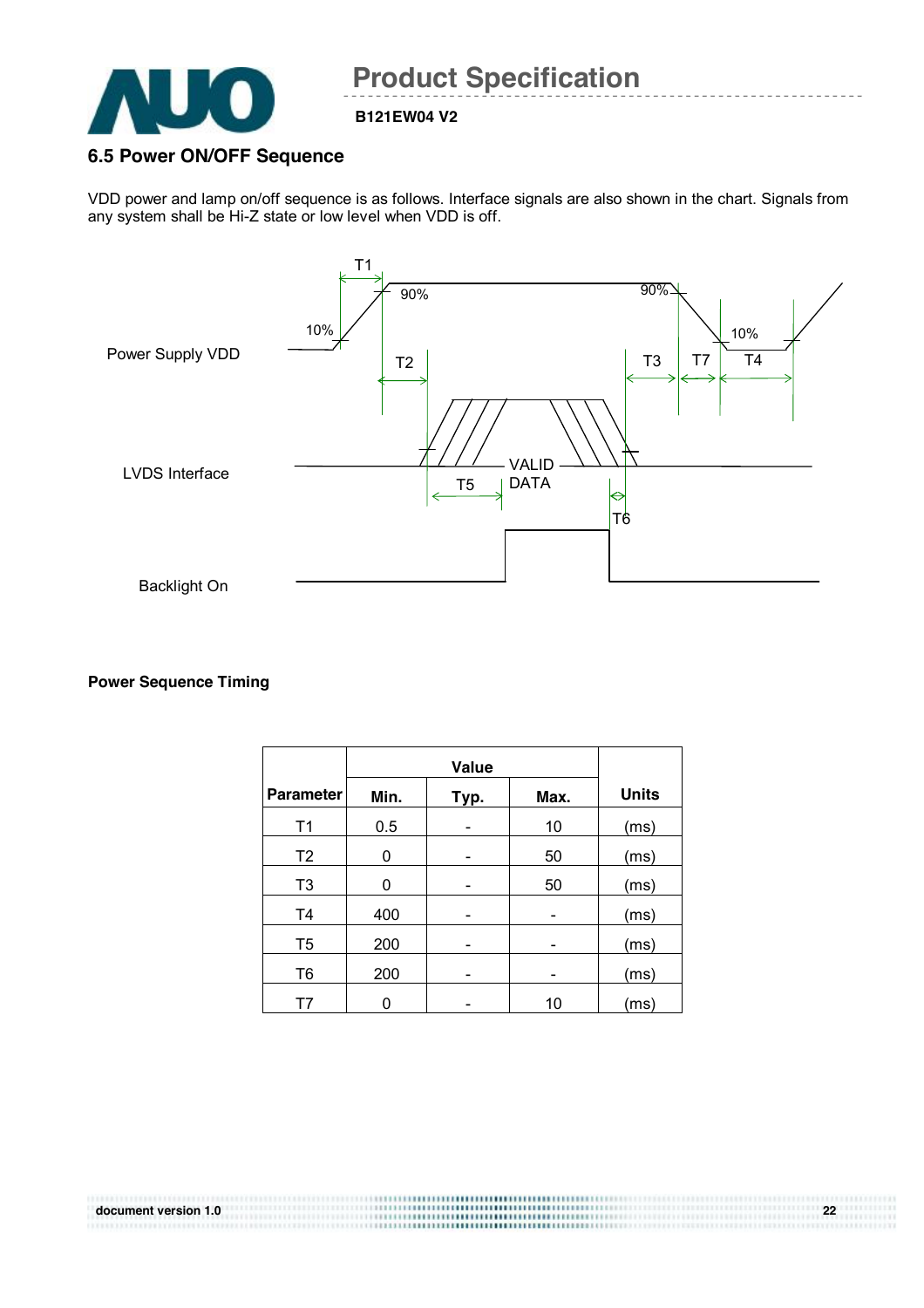![](_page_22_Picture_0.jpeg)

**B121EW04 V2** 

## **7. Digitizer Specification**

This section defines the performance specification of N-trig Dual Mode Digitizer in standard room condition, 25±2℃, 50-60% RH, sea-level, and non-condensing. N-trig device Id is NTR001 with strengthen glass (SG). Operation system of customer must be Microsoft WHQL certificated Windows XP or Windows Vista. The interface between Digitizer and customer system is USB 2.0 full speed, 12 Mbps compliant.

| Subject                       | Unit       | Description    | <b>Note</b>    |
|-------------------------------|------------|----------------|----------------|
| Resolution                    | dpi        | 1000           |                |
| Position report rate          | <b>PPS</b> | 133            |                |
| Coordinate accuracy (average) | mm         | ±0.4           | 4              |
| Coordination jitter (max.)    | mm         | ±0.4           |                |
| Light transmittance           | %          | $92 + 4$       | $\overline{2}$ |
| Light reflection              | %          | $\leq 7$       | 3              |
| Haze                          | %          | 7±3            |                |
| Surface hardness              |            | 3H min         | $\overline{4}$ |
| Operation voltage             |            | $3.3 \pm 0.15$ |                |
| Operation current             | lmA        | 500 (Max)      |                |
| Power consumption             | mW         | 470 (typ.)     |                |

**Note 1:** Vertical held pen at contact with Digitizer surface.

**Note 2:** Transmittance is measured by using BYK Gardner haze-gard plus.

**Note 3:** Reflection is measured at 550nm.

**Note 4:** Surface hardness measurement method follows JIS K5400.

#### **7.1.1 Operation mode**

| Mode  | <b>Description</b>                                                                                                                                                                          |
|-------|---------------------------------------------------------------------------------------------------------------------------------------------------------------------------------------------|
| Pen   | Only pen input is possible. Completely palm rejection.                                                                                                                                      |
| Touch | Only finger touch commands are allowed. Pen is ignored.                                                                                                                                     |
| Auto  | Pen in-range has automatic overriding priority which switches to pen mode and<br>turns on palm rejection. A double-tap finger gesture turns the digitizer from Pen<br>state to Touch state. |
| Dual  | Dual mode activates both Touch and Pen state concurrently. This mode is<br>applicable and activated in Windows Vista only.                                                                  |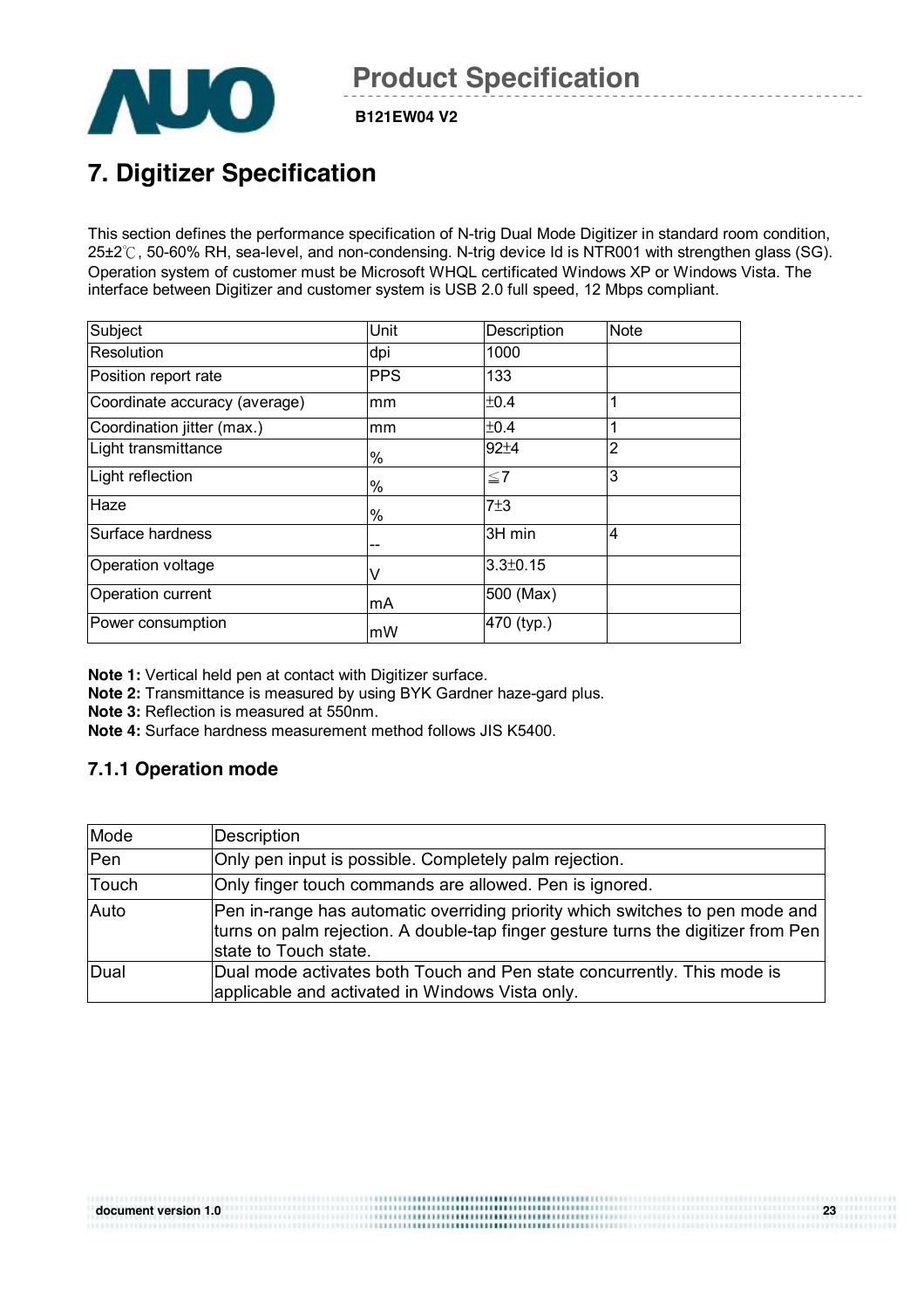![](_page_23_Picture_0.jpeg)

**B121EW04 V2** 

| Subject                    | Unit | Description                              |
|----------------------------|------|------------------------------------------|
| Technology                 | --   | Digital Capacitive, input by finger only |
| Contact                    |      | Single point of contact                  |
| Actuation force            |      | No force required                        |
| Minimum actuation diameter | Mm   |                                          |
| <b>IFunctions</b>          |      | Click, right click (via Press and Hold)  |
| Palm rejection             |      | Active while using the pen               |

#### **7.1.3 Stylus**

Stylus, a pen-like tool to activate Pen Function of digitizer, is not included in this specification. By using assigend model of Stylus, DS01-P091000B0, this digitizer can support function of Hover, Click, side switch button, i.e. right-click or eraser.

| document version 1.0 | 24 |
|----------------------|----|
|                      |    |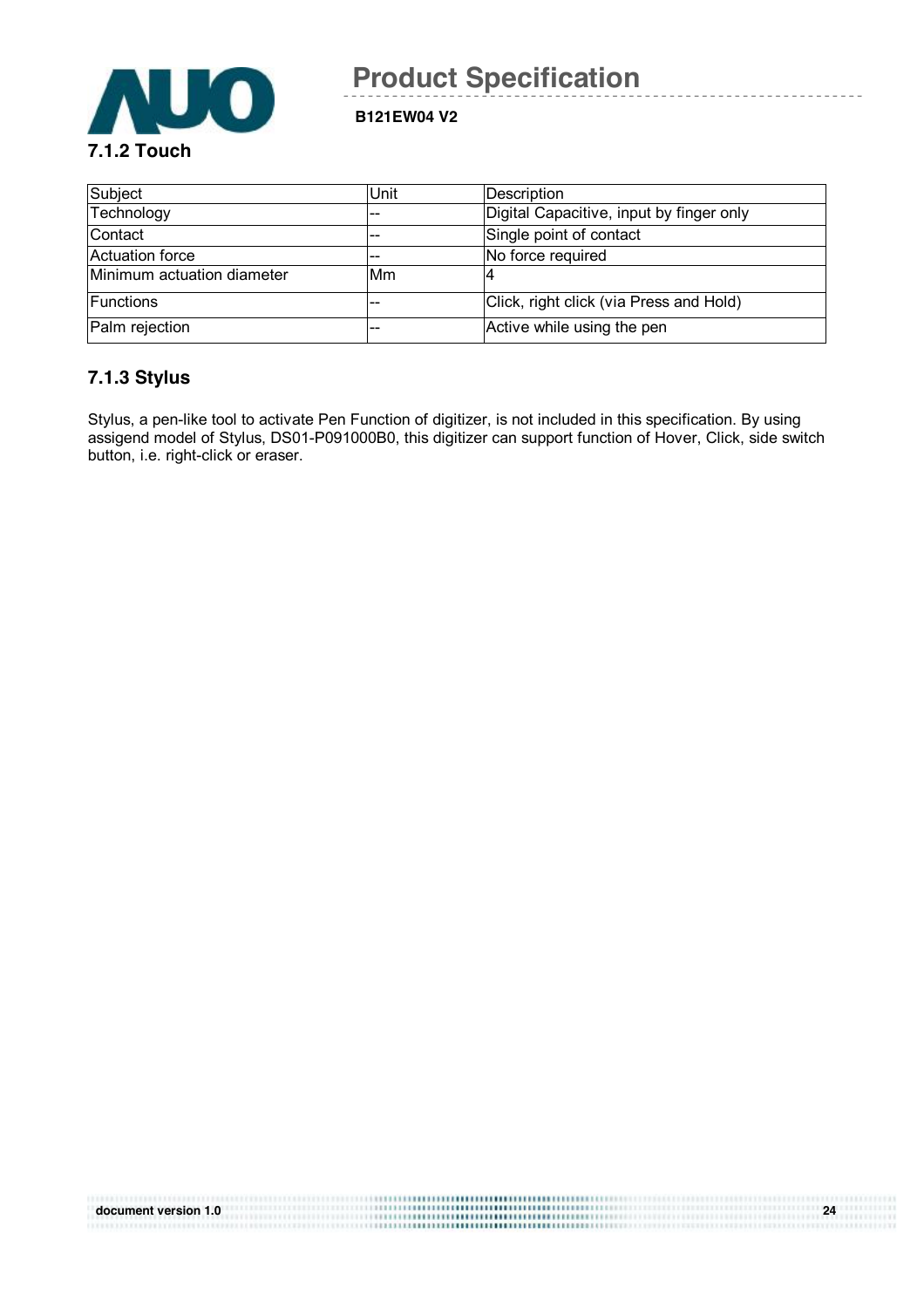![](_page_24_Picture_0.jpeg)

**B121EW04 V2** 

### **8. Connector Description**

Physical interface is described as for the connector on module.

These connectors are capable of accommodating the following signals and will be following components.

| <b>Connector Name / Designation</b> | LVDS (CN1)/ LED BLU (CN2) |
|-------------------------------------|---------------------------|
| Manufacturer                        | JAE.                      |
| Type / Part Number                  | JAE FI-J30S-VF15N         |
| Mating Housing/Part Number          | JAE FI-J30C3              |
| <b>Mating Contact/Part Number</b>   | JAE FI-J30C3              |

CN3, CN4, and CN401 connect PCB to Digitizer, Bio-feature sensor, and LED stripe, respectively. The mating ends of these connectors are FPC.

| <b>Connector Name / Designation</b> | Digitizer (CN3) |
|-------------------------------------|-----------------|
| Manufacturer                        | Molex           |
| Type / Part Number                  | 54550-1271      |

| <b>Connector Name / Designation</b> | <b>Bio-Feature sensor (CN4)</b> |
|-------------------------------------|---------------------------------|
| Manufacturer                        | Molex                           |
| Type / Part Number                  | 51441-0672                      |

| <b>Connector Name / Designation</b> | PCBA to LED stripe (CN401) |
|-------------------------------------|----------------------------|
| Manufacturer                        | Hirose                     |
| Type / Part Number                  | FH19SC-8S-0.5SH(05)        |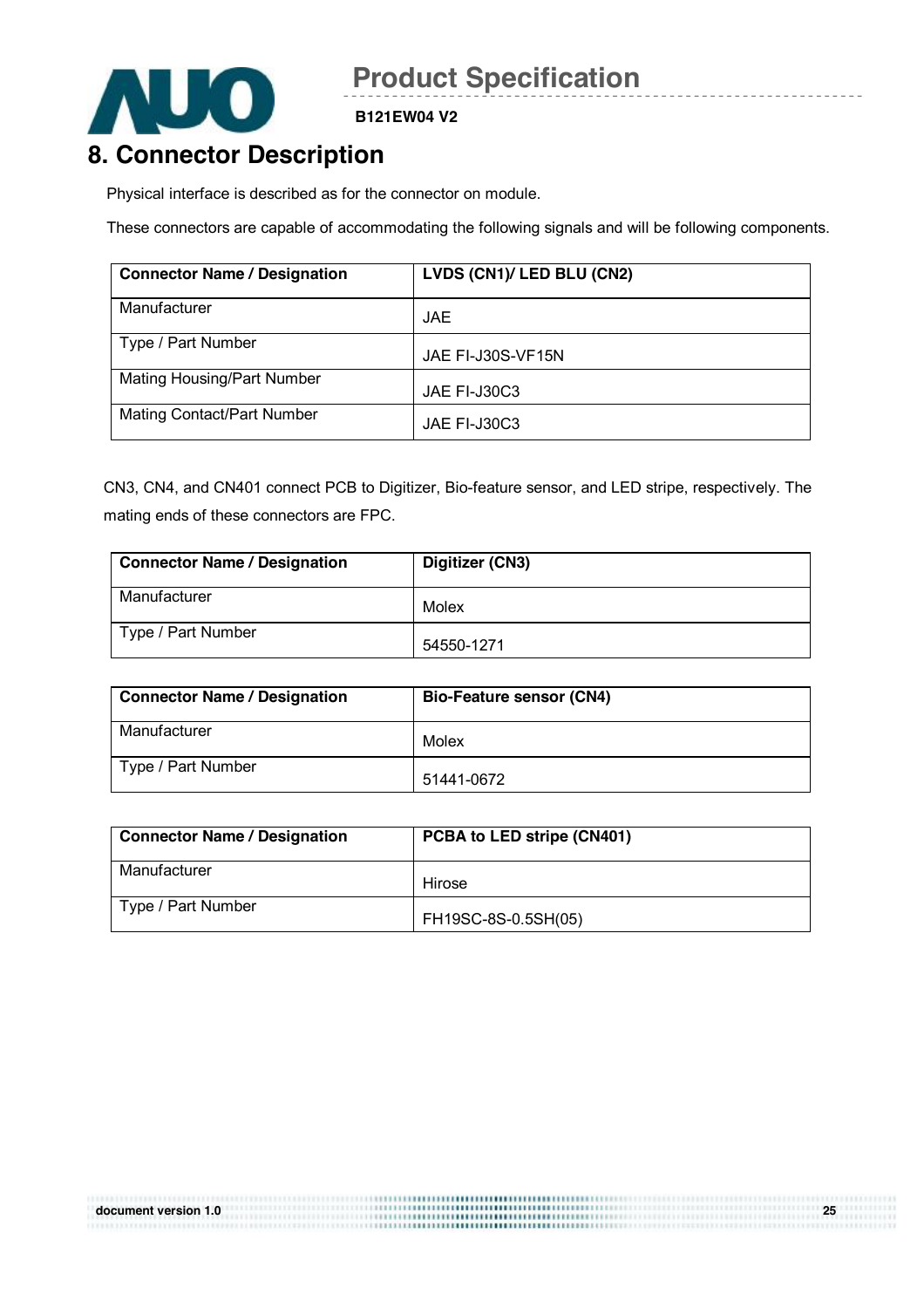![](_page_25_Picture_0.jpeg)

**B121EW04 V2** 

# **9.1 Vibration Test**

#### **Test Spec:**

| Test method:  | Non-Operation                                                   |
|---------------|-----------------------------------------------------------------|
| Acceleration: | 1.5G, sine wave                                                 |
| Frequency:    | 10 - 500Hz Random                                               |
| Sweep:        | 0.5 octave/minute in each of three mutually perpendicular axes. |

### **9.2 Shock Test Spec:**

#### **Test Spec:**

| Test method:  | Non-Operation         |
|---------------|-----------------------|
| Acceleration: | 180 G, Half sine wave |
| Active time:  | 2 ms                  |
| Pulse:        | Half sine wave        |

| document version 1.0 | <br>26 |
|----------------------|--------|
|                      |        |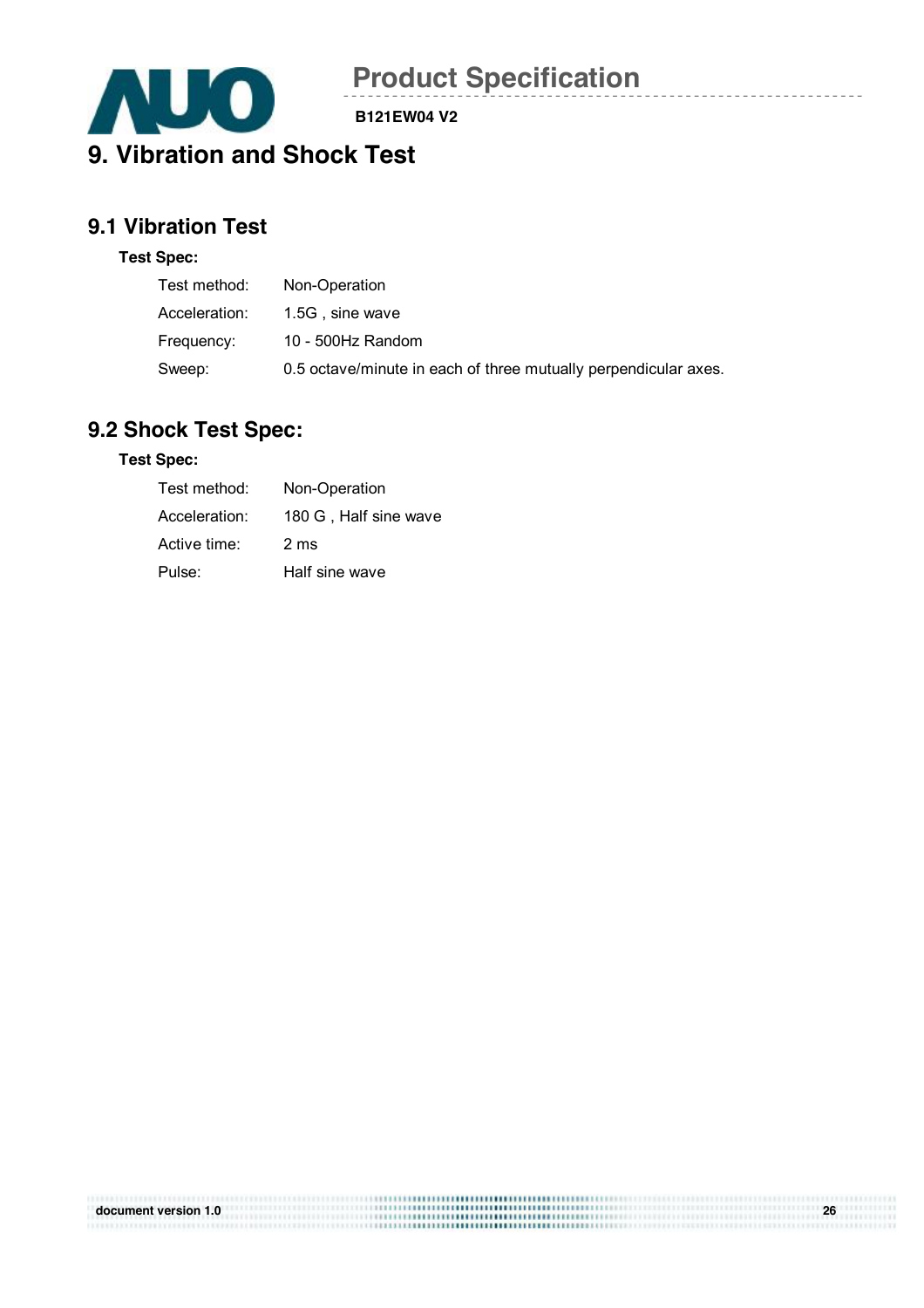![](_page_26_Picture_0.jpeg)

## **10. Reliability**

| <b>Subject</b>                              | <b>Description</b>                                                                                                                    |
|---------------------------------------------|---------------------------------------------------------------------------------------------------------------------------------------|
| <b>Operating High Temperature</b>           | +50°C, Dynamic, 250hr, Humity 20%                                                                                                     |
| <b>Operating Low Temperature</b>            | 10°C, Dynamic, 250hr, Humity 20%                                                                                                      |
| Storage High Temperature                    | +65°C, Non_Operating, 250hr, Humity 20%                                                                                               |
| <b>Storage Low Temperature</b>              | -20°C, Non Operating, 250hr                                                                                                           |
| High Temp & High Humidity                   | +40°C, Dynamic, Humidity 95%, 250hr                                                                                                   |
| <b>Temperature Cycling</b><br>Non-Operating | -40°C to +65°C, Ramp< 20°C /min, Duration at Temp. = 30 min,<br>Test Cycles = 50                                                      |
| Altitude                                    | Op(0~14000 ft)<br>Non-op (0~40000ft)                                                                                                  |
| <b>MTBF</b>                                 | 200K hrs                                                                                                                              |
| <b>Storage Shock</b>                        | 180g's, 2.0 ms, Half Sine Wave ± 3 Axis ( +X, -X, +Y, -Y, +Z, -Z)<br>1Shocks per Direction                                            |
| <b>Storage Vibration</b>                    | 1.5 Grms, 30 min/side, PSD Spectrum Break Points, 26 Hz<br>G2/Hz=0.316, 50 Hz G2/Hz=0.007, 222 Hz G2/Hz=0.0018, 500Hz<br>G2/Hz=0.0001 |
| <b>ESD</b>                                  | Contact: ±8 KV<br>Air :<br>$±15$ KV                                                                                                   |

**Note1:** According to EN61000-4-2, ESD class B: Some performance degradation allowed. No data lost. Self-recoverable. No hardware failures.

**Note2:** MTBF (Excluding the LED): 20,000 hours with a confidence level 90%.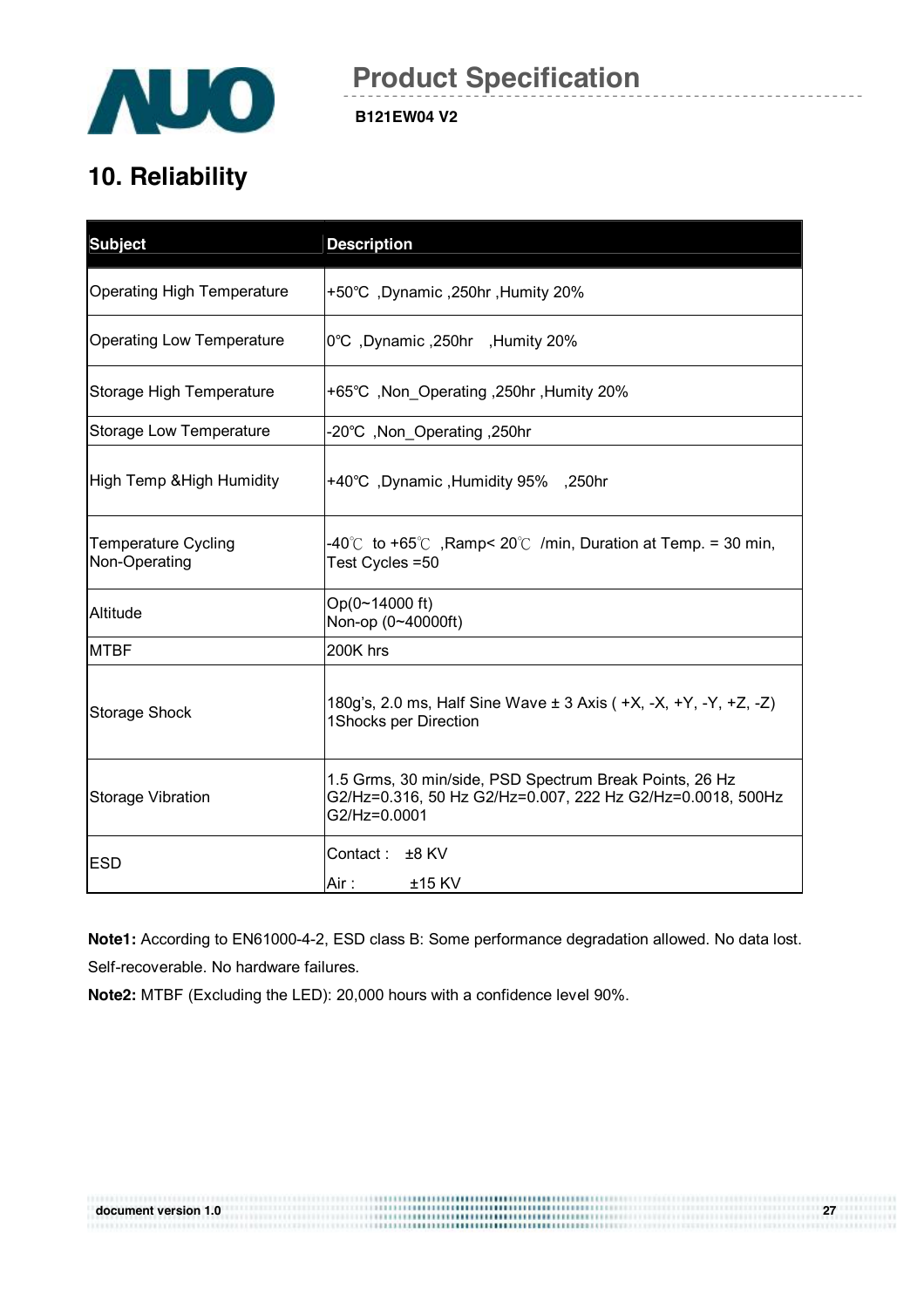**AUO** 

**B121EW04 V2** 

### **11. Mechanical Characteristics**

![](_page_27_Figure_4.jpeg)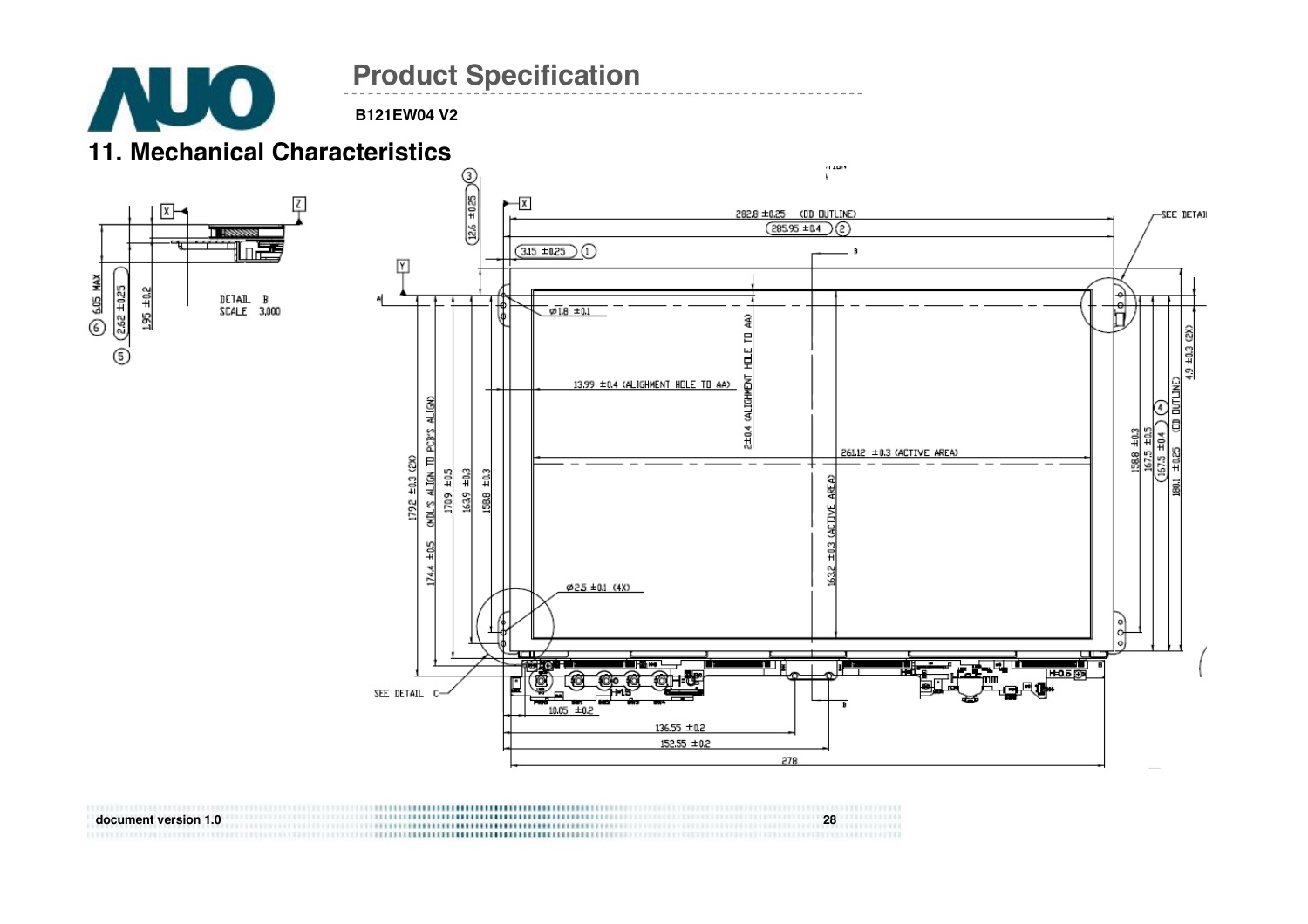![](_page_28_Picture_0.jpeg)

![](_page_28_Figure_3.jpeg)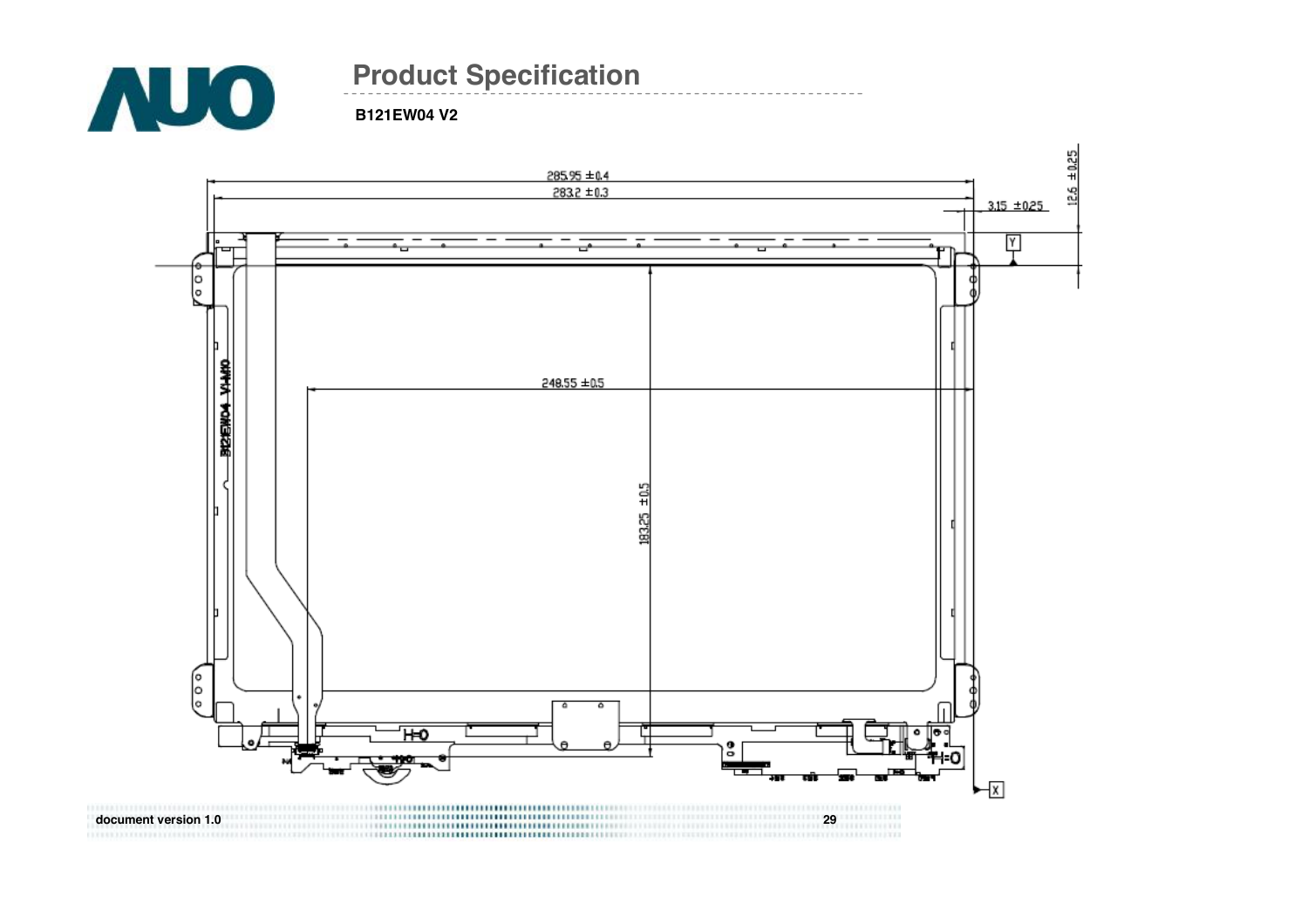![](_page_29_Picture_0.jpeg)

## **12. Shipping and Package**

### **12.1 Shipping Label Format**

AUO LCD S/N Label: This label records the model name, firmware/ hardware version, manufacture date, and serial number of the LCD in AUO.

![](_page_29_Figure_6.jpeg)

Carton label: This label is pasted on the carton to identify the quantity in each carton, Dell part number, and manufacture date.

![](_page_29_Figure_8.jpeg)

**document** version 1.0 **30 a**  $\overline{a}$  **30 a**  $\overline{b}$  **30 a**  $\overline{b}$  **30 a**  $\overline{b}$  **30 a**  $\overline{b}$  **30 a**  $\overline{b}$  **30 a**  $\overline{b}$  **30 a**  $\overline{b}$  **30 a**  $\overline{b}$  **30 a**  $\overline{b}$  **30 a**  $\overline{b}$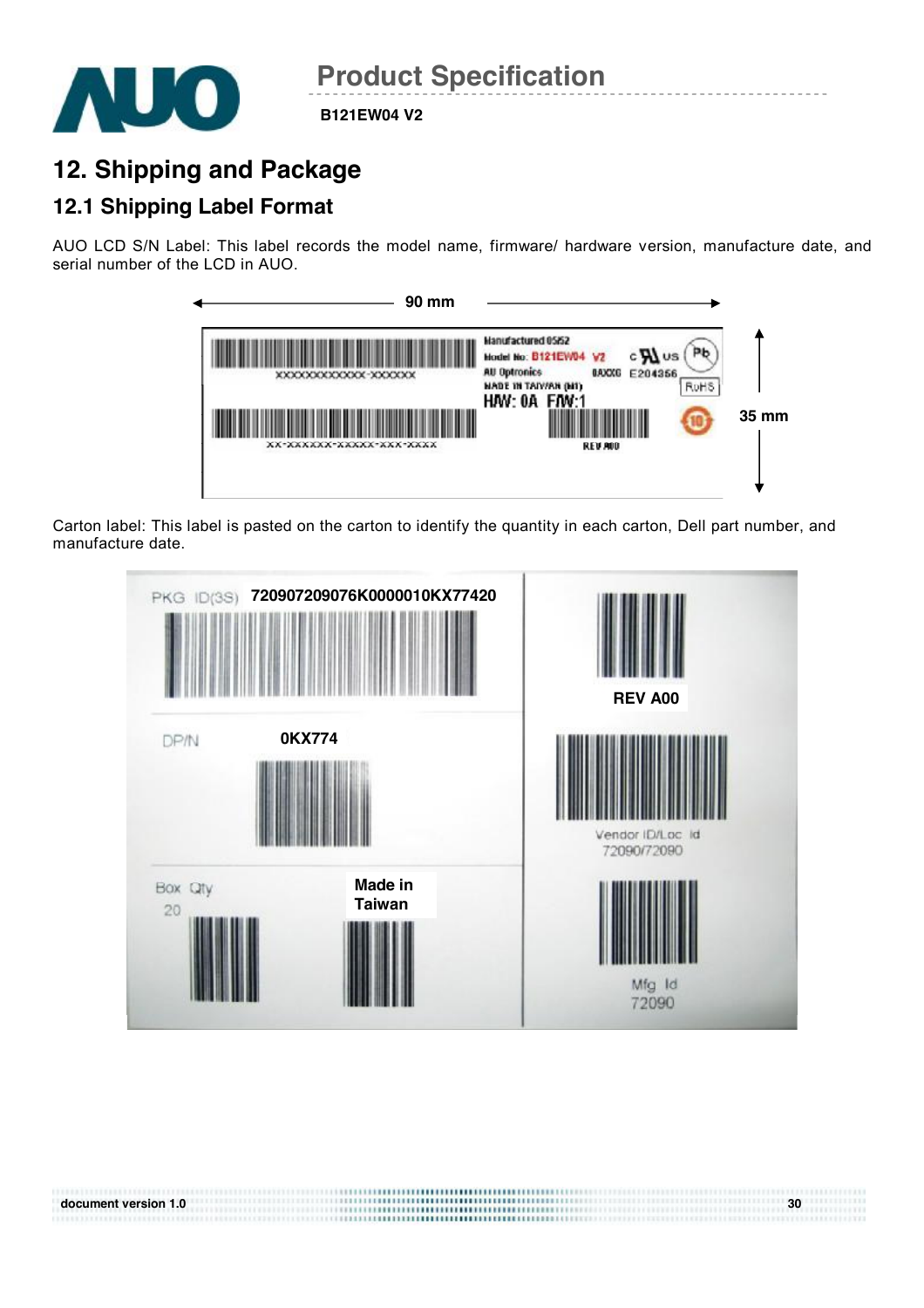![](_page_30_Picture_0.jpeg)

### **12.2. Carton package**

The outside dimension of carton is 423(L)mm\* 374(W)mm\* 335(H)mm, carton and cushion weight are 1800g. Maximum quantity of each carton is 20 pcs LCD.

![](_page_30_Figure_5.jpeg)

### **12.3 Shipping package of palletizing**

![](_page_30_Figure_7.jpeg)

**document** version 1.0 **31 and 2.0 and 3.0 and 3.0 and 3.0 and 3.0 and 3.0 and 3.0 and 3.0 and 3.0 and 3.0 and 3.0 and 3.0 and 3.0 and 3.0 and 3.0 and 3.0 and 3.0 and 3.0 and 3.0 and**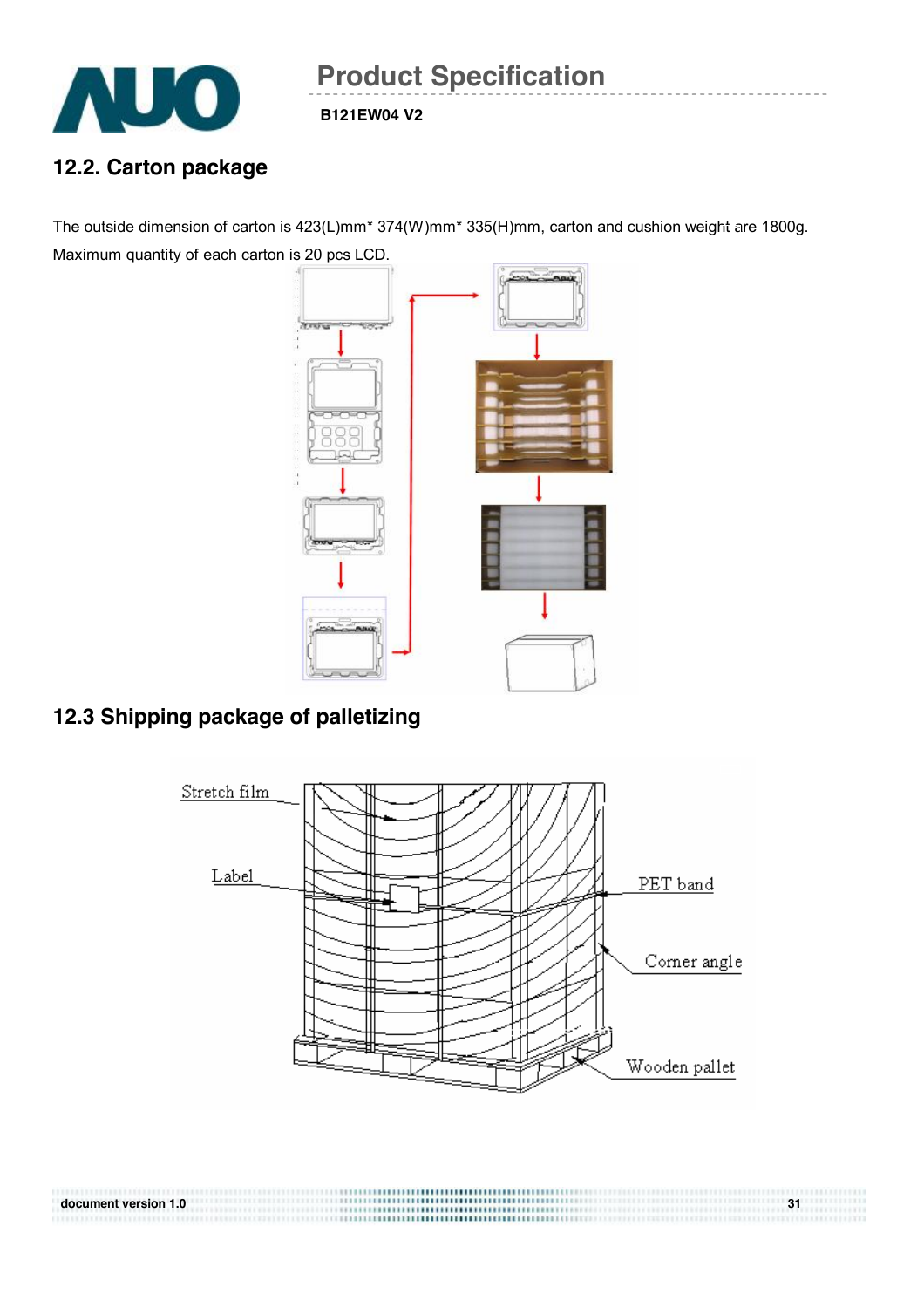![](_page_31_Picture_0.jpeg)

**B121EW04 V2** 

## **13. Appendix: EDID description**

|            | <b>FUNCTION</b>                                           | Value          | Value      | Value           |
|------------|-----------------------------------------------------------|----------------|------------|-----------------|
| <b>HEX</b> |                                                           | <b>HEX</b>     | <b>BIN</b> | <b>DEC</b>      |
| 00         | Header                                                    | 00             | 00000000   | $\pmb{0}$       |
| 01         | Header                                                    | FF             | 11111111   | 255             |
| 02         | Header                                                    | <b>FF</b>      | 11111111   | 255             |
| 03         | Header                                                    | FF             | 11111111   | 255             |
| 04         | Header                                                    | <b>FF</b>      | 11111111   | 255             |
| 05         | Header                                                    | FF             | 11111111   | 255             |
| 06         | Header                                                    | FF             | 11111111   | 255             |
| 07         | Header                                                    | 00             | 00000000   | $\mathbf 0$     |
| 08         | EISA manufacture code = 3 Character ID                    | 06             | 00000110   | 6               |
| 09         | EISA manufacture code (Compressed ASCII)                  | <b>AF</b>      | 10101111   | 175             |
| 0A         | Panel Supplier Reserved - Product Code                    | 14             | 00010100   | 20              |
| <b>0B</b>  | Panel Supplier Reserved - Product Code                    | 42             | 01000010   | 66              |
|            | LCD module Serial No - Preferred but Optional ("0" if not |                |            |                 |
| 0C         | used)                                                     | 00             | 00000000   | 0               |
|            | LCD module Serial No - Preferred but Optional ("0" if not |                |            |                 |
| 0D         | used)                                                     | 00             | 00000000   | 0               |
|            | LCD module Serial No - Preferred but Optional ("0" if not |                |            |                 |
| 0E         | used)                                                     | 00             | 00000000   | 0               |
|            | LCD module Serial No - Preferred but Optional ("0" if not |                |            |                 |
| 0F         | used)                                                     | 00             | 00000000   | 0               |
| 10         | Week of manufacture                                       | 01             | 00000001   | 1               |
| 11         | Year of manufacture                                       | 11             | 00010001   | 17              |
| 12         | EDID structure version $# = 1$                            | 01             | 00000001   | $\mathbf{1}$    |
| 13         | EDID revision $# = 3$                                     | 03             | 00000011   | 3               |
| 14         | Video I/P definition = Digital I/P (80h)                  | 80             | 10000000   | 128             |
| 15         | Max H image size = (Rounded to $cm$ )                     | 1A             | 00011010   | 26              |
| 16         | Max V image size = (Rounded to $cm$ )                     | 10             | 00010000   | 16              |
|            | Display gamma = $(gamma \times 100) - 100$                |                |            |                 |
| 17         | Example: $(2.2 \times 100) - 100 = 120$                   | 78             | 01111000   | 120             |
| 18         | Feature support (no DPMS, Active off, RGB, timing BLK 1)  | 0A             | 00001010   | 10 <sup>°</sup> |
| 19         | Red/Green Low bit (RxRy/GxGy)                             | 89             | 10001001   | 137             |
| 1A         | Blue/White Low bit (BxBy/WxWy)                            | E <sub>5</sub> | 11100101   | 229             |
|            | document version 1.0                                      |                |            |                 |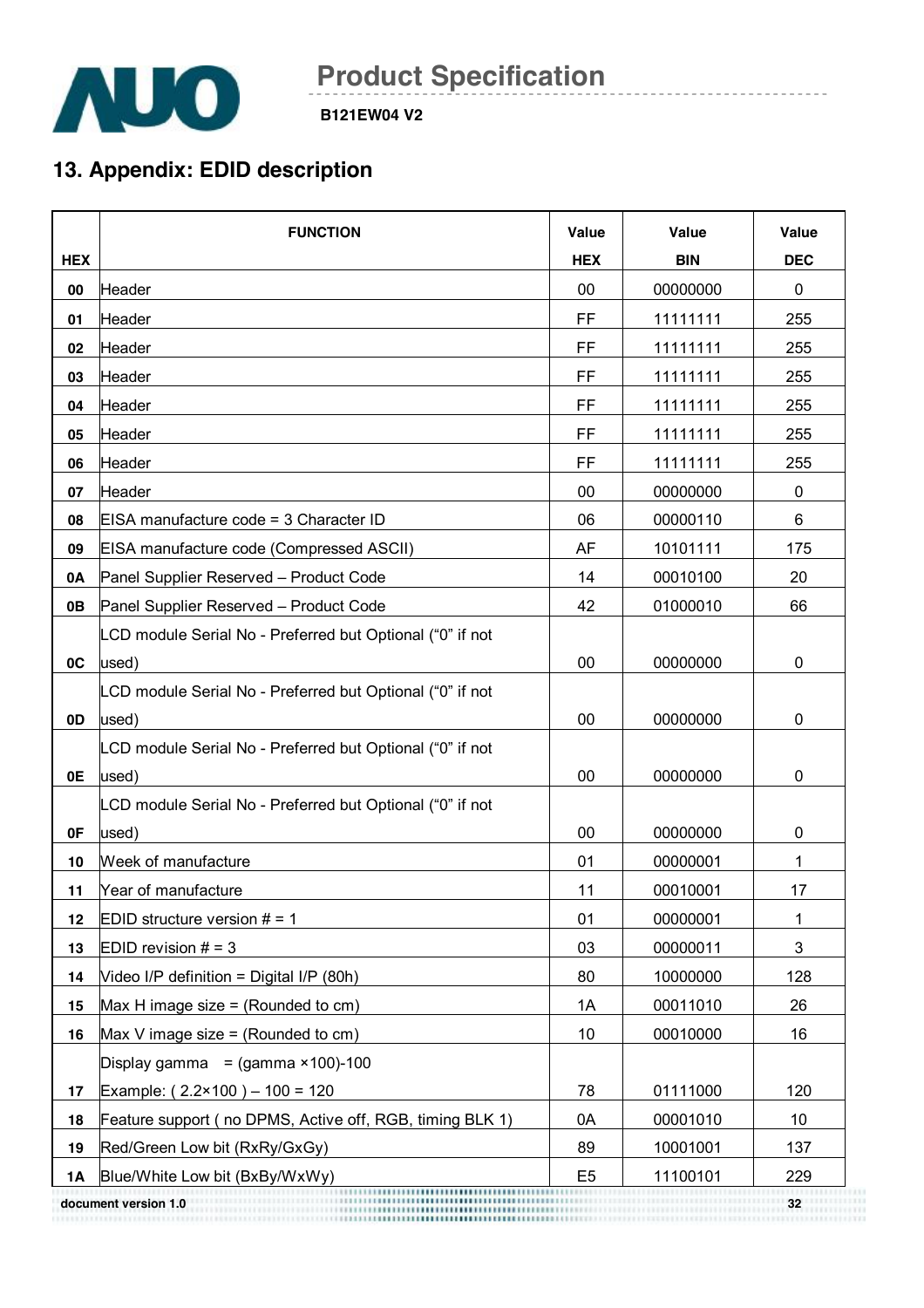![](_page_32_Picture_0.jpeg)

#### **B121EW04 V2**

| 1B        | Red X                                                          | 94             | 10010100 | 148         |
|-----------|----------------------------------------------------------------|----------------|----------|-------------|
| 1C        | Red Y                                                          | 57             | 01010111 | 87          |
| 1D        | Green X                                                        | 54             | 01010100 | 84          |
| 1E        | Green Y                                                        | 93             | 10010011 | 147         |
| 1F        | <b>Blue X</b>                                                  | 27             | 00100111 | 39          |
| 20        | <b>Blue Y</b>                                                  | 22             | 00100010 | 34          |
| 21        | White X                                                        | 50             | 01010000 | 80          |
| 22        | White Y                                                        | 54             | 01010100 | 84          |
| 23        | Established timings 1 (00h if not used)                        | 00             | 00000000 | $\pmb{0}$   |
| 24        | Established timings 2 (00h if not used)                        | 00             | 00000000 | $\pmb{0}$   |
| 25        | Manufacturer's timings (00h if not used)                       | 00             | 00000000 | $\pmb{0}$   |
| 26        | Standard timing ID1 (01h if not used)                          | 01             | 00000001 | 1           |
| 27        | Standard timing ID1 (01h if not used)                          | 01             | 00000001 | 1           |
| 28        | Standard timing ID2 (01h if not used)                          | 01             | 00000001 | 1           |
| 29        | Standard timing ID2 (01h if not used)                          | 01             | 00000001 | 1           |
| 2A        | Standard timing ID3 (01h if not used)                          | 01             | 00000001 | 1           |
| 2B        | Standard timing ID3 (01h if not used)                          | 01             | 00000001 | 1           |
| 2C        | Standard timing ID4 (01h if not used)                          | 01             | 00000001 | 1           |
| 2D        | Standard timing ID4 (01h if not used)                          | 01             | 00000001 | 1           |
| 2E        | Standard timing ID5 (01h if not used)                          | 01             | 00000001 | 1           |
| 2F        | Standard timing ID5 (01h if not used)                          | 01             | 00000001 | 1           |
| 30        | Standard timing ID6 (01h if not used)                          | 01             | 00000001 | 1           |
| 31        | Standard timing ID6 (01h if not used)                          | 01             | 00000001 | 1           |
| 32        | Standard timing ID7 (01h if not used)                          | 01             | 00000001 | 1           |
| 33        | Standard timing ID7 (01h if not used)                          | 01             | 00000001 | 1           |
| 34        | Standard timing ID8 (01h if not used)                          | 01             | 00000001 | 1           |
| 35        | Standard timing ID8 (01h if not used)                          | 01             | 00000001 | 1           |
| 36        | Pixel Clock/10,000 (LSB)                                       | E <sub>9</sub> | 11101001 | 233         |
| 37        | Pixel Clock/10,000 (MSB)                                       | 1B             | 00011011 | 27          |
| 38        | Horizontal Active (lower 8 bits)                               | 00             | 00000000 | $\mathbf 0$ |
| 39        | Horizontal Blanking (Thbp) (lower 8 bits)                      | A8             | 10101000 | 168         |
| <b>3A</b> | Horizontal Active/Horizontal blanking (Thbp) (upper4:4 bits)   | 50             | 01010000 | 80          |
| 3B        | <b>Vertical Active</b>                                         | 20             | 00100000 | 32          |
| 3C        | Vertical Blanking (Tvbp) (DE Blanking typ. for DE only panels) | 16             | 00010110 | 22          |
| 3D        | Vertical Active: Vertical Blanking (Tvbp) (upper4:4 bits)      | 30             | 00110000 | 48          |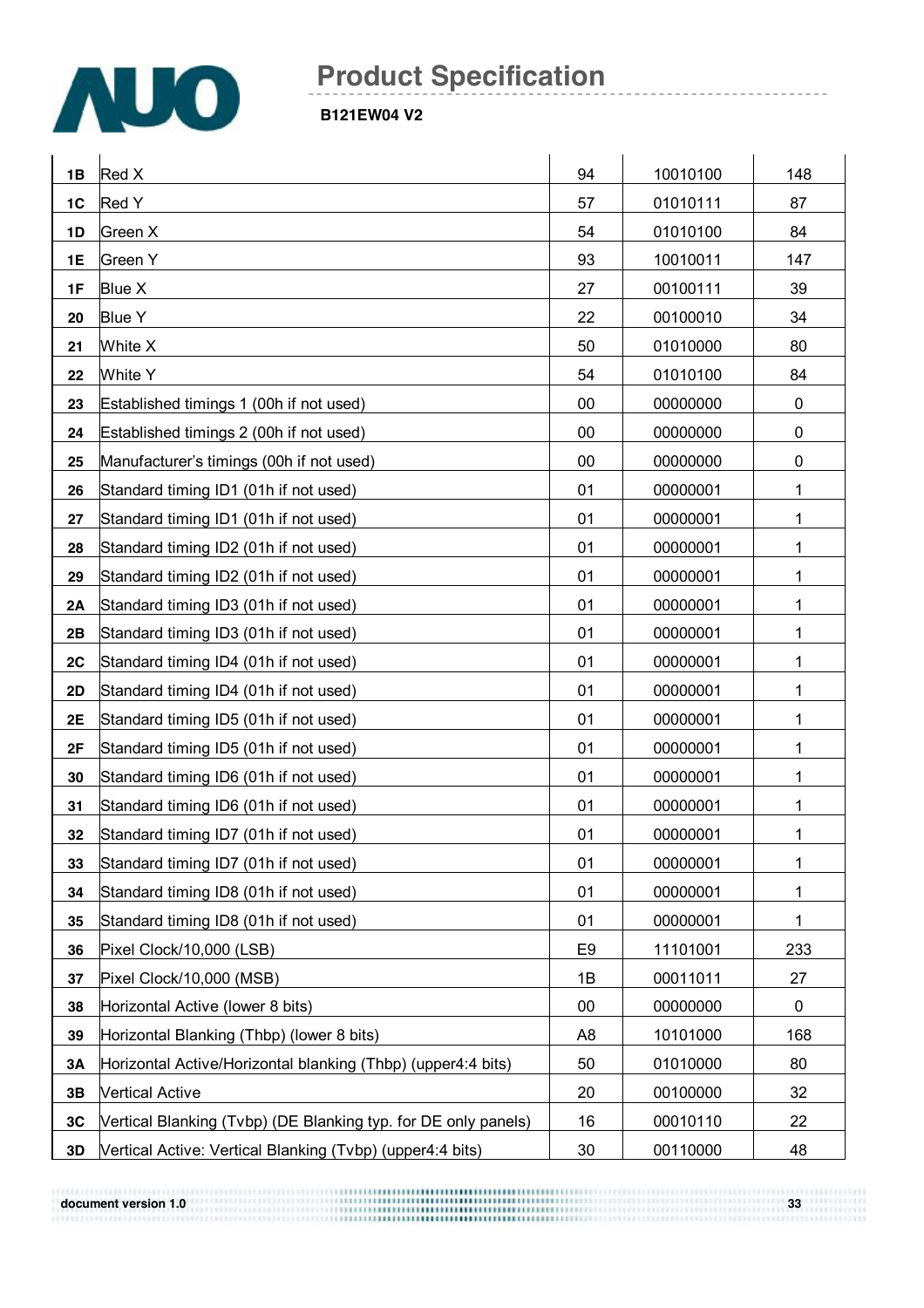![](_page_33_Picture_0.jpeg)

| 3E | Horizontal Sync, Offset (Thfp)                                 | 30             | 00110000 | 48  |
|----|----------------------------------------------------------------|----------------|----------|-----|
| 3F | Horizontal Sync, Pulse Width                                   | 20<br>36       | 00100000 | 32  |
| 40 | Vertical Sync, Offset (Tvfp) Sync Width                        |                | 00110110 | 54  |
| 41 | Horizontal Vertical Sync Offset/Width upper 2 bits             | 00             | 00000000 | 0   |
| 42 | Horizontal Image Size                                          | 05             | 00000101 | 5   |
| 43 | Vertical image Size                                            | A <sub>3</sub> | 10100011 | 163 |
| 44 | Horizontal Image Size / Vertical image size                    | 10             | 00010000 | 16  |
| 45 | Horizontal Border = 0 (Zero for Notebook LCD)                  | $00\,$         | 00000000 | 0   |
| 46 | Vertical Border = 0 (Zero for Notebook LCD)                    | $00\,$         | 00000000 | 0   |
|    | Non-interlaced, Normal, no stereo, Separate sync, H/V pol      |                |          |     |
|    | Negatives, DE only note: LSB is set to "1" if panel is         |                |          |     |
| 47 | DE-timing only. H/V can be ignored.                            | 19             | 00011001 | 25  |
| 48 | Pixel Clock/10,000 (LSB)                                       | 00             | 00000000 | 0   |
| 49 | Pixel Clock/10,000 (MSB)                                       | 00             | 00000000 | 0   |
| 4A | Horizontal Active $=$ xxxx pixels (lower 8 bits)               | 00             | 00000000 | 0   |
| 4B | Horizontal Blanking (Thbp) = $xxxx$ pixels (lower 8 bits)      | 00             | 00000000 | 0   |
| 4C | Horizontal Active/Horizontal blanking (Thbp) (upper4:4 bits)   | $00\,$         | 00000000 | 0   |
| 4D | Vertical Active = xxxx lines                                   | 00             | 00000000 | 0   |
|    | Vertical Blanking (Tvbp) = xxxx lines (DE Blanking typ. for DE |                |          |     |
| 4E | only panels)                                                   | 00             | 00000000 | 0   |
| 4F | Vertical Active: Vertical Blanking (Tvbp) (upper4:4 bits)      | $00\,$         | 00000000 | 0   |
| 50 | Horizontal Sync, Offset (Thfp) = xxxx pixels                   | 00             | 00000000 | 0   |
| 51 | Horizontal Sync, Pulse Width = xxxx pixels                     | 00             | 00000000 | 0   |
|    | Vertical Sync, Offset (Tvfp) = xx lines                        |                |          |     |
| 52 | Sync Width $=$ xx lines                                        | 00             | 00000000 | 0   |
| 53 | Horizontal Vertical Sync Offset/Width upper 2 bits             | 00             | 00000000 | 0   |
| 54 | Horizontal Image Size = xxx mm                                 | 00             | 00000000 | 0   |
| 55 | Vertical image Size = xxx mm                                   | 00             | 00000000 | 0   |
| 56 | Horizontal Image Size / Vertical image size                    | 00             | 00000000 | 0   |
| 57 | Horizontal Border = 0 (Zero for Notebook LCD)                  | 00             | 00000000 | 0   |
| 58 | Vertical Border = 0 (Zero for Notebook LCD)                    | 00             | 00000000 | 0   |
| 59 | Module "A" Revision = Example: 00, 01, 02, 03, etc.            | 00             | 00000000 | 0   |
| 5Α | Flag                                                           | 00             | 00000000 | 0   |
| 5B | Flag                                                           | 00             | 00000000 | 0   |
| 5C | Flag                                                           | 00             | 00000000 | 0   |
| 5D | Dummy Descriptor                                               | <b>FE</b>      | 11111110 | 254 |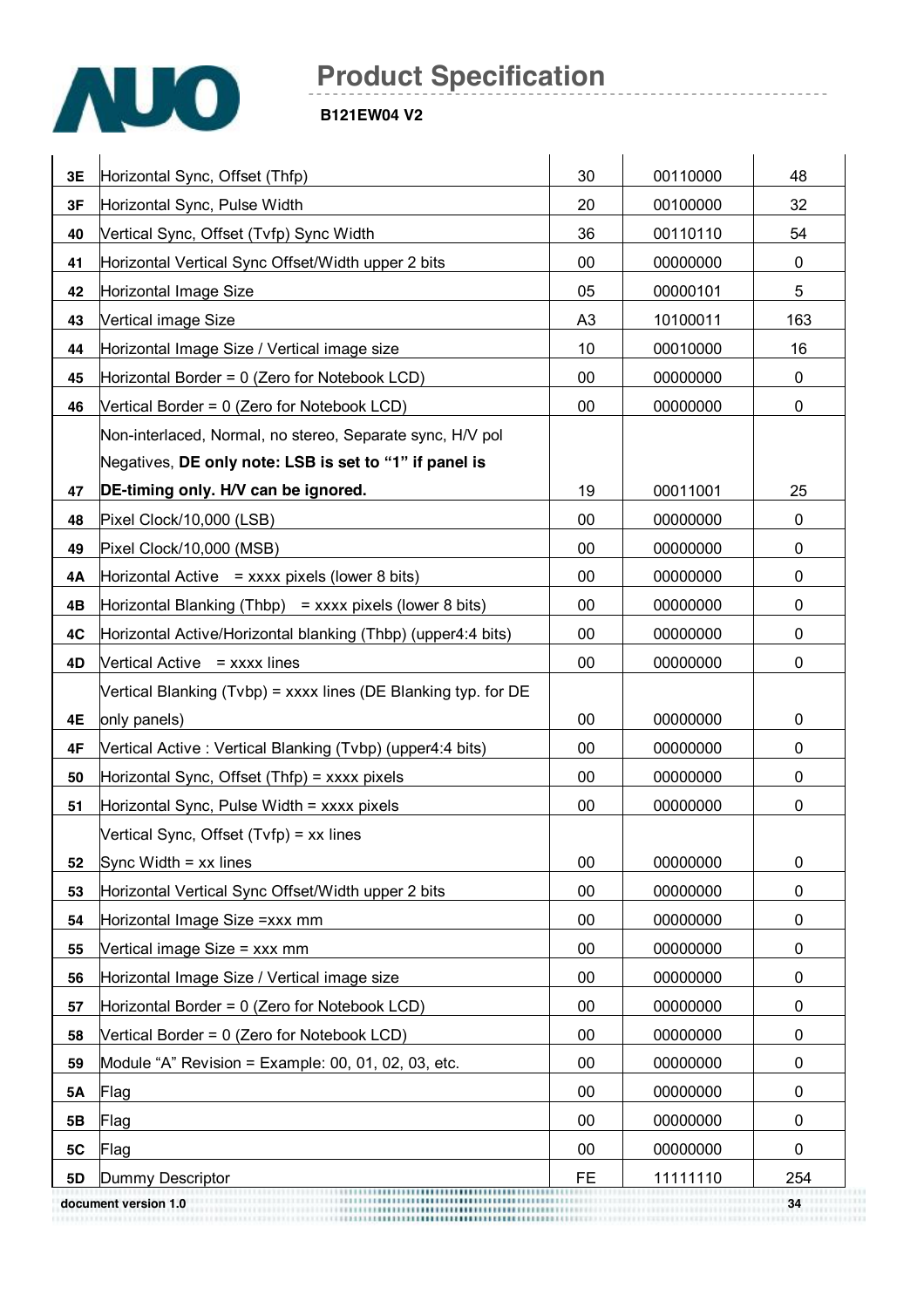![](_page_34_Picture_0.jpeg)

| 5E  | Flag                                                          | 00             | 00000000 | $\pmb{0}$   |
|-----|---------------------------------------------------------------|----------------|----------|-------------|
| 5F  | Dell P/N 1 <sup>st</sup> Character                            | 4B             | 01001011 | 75          |
| 60  | Dell P/N 2 <sup>nd</sup> Character                            | 58             | 01011000 | 88          |
| 61  | Dell P/N 3 <sup>rd</sup> Character                            | 37             | 00110111 | 55          |
| 62  | Dell P/N 4 <sup>th</sup> Character                            | 37             | 00110111 | 55          |
| 63  | Dell P/N 5 <sup>th</sup> Character                            | 34             | 00110100 | 52          |
| 64  | LCD Supplier EEDID Revision #                                 | 01             | 00000001 | $\mathbf 1$ |
| 65  | Manufacturer P/N                                              | 42             | 01000010 | 66          |
| 66  | Manufacturer P/N                                              | 31             | 00110001 | 49          |
| 67  | Manufacturer P/N                                              | 32             | 00110010 | 50          |
| 68  | Manufacturer P/N                                              | 31             | 00110001 | 49          |
| 69  | Manufacturer P/N                                              | 45             | 01000101 | 69          |
| 6A  | Manufacturer P/N                                              | 57             | 01010111 | 87          |
|     | Manufacturer P/N (If <13 char, then terminate with ASCII code |                |          |             |
| 6B  | $0$ Ah, set remaining char = 20h)                             | 34             | 00110100 | 52          |
| 6C  | Flag                                                          | 00             | 00000000 | 0           |
| 6D  | Flag                                                          | 00             | 00000000 | 0           |
| 6E  | Flag                                                          | 00             | 00000000 | $\mathbf 0$ |
| 6F  | Data Type Tag:                                                | <b>FE</b>      | 11111110 | 254         |
| 70  | Flag                                                          | 00             | 00000000 | $\mathbf 0$ |
| 71  | <b>SMBUS Value</b>                                            | 0B             | 00001011 | 11          |
| 72  | <b>SMBUS Value</b>                                            | 13             | 00010011 | 19          |
| 73  | <b>SMBUS Value</b>                                            | 1B             | 00011011 | 27          |
| 74  | <b>SMBUS Value</b>                                            | 21             | 00100001 | 33          |
| 75  | <b>SMBUS Value</b>                                            | 43             | 01000011 | 67          |
| 76  | <b>SMBUS Value</b>                                            | 7A             | 01111010 | 122         |
| 77  | <b>SMBUS Value</b>                                            | A <sub>6</sub> | 10100110 | 166         |
| 78  | SMBUS Value = max nits<br>$(Typically = 00h)$                 | FF             | 11111111 | 255         |
| 79  | Number of LVDS receiver chips = '01' or '02'                  | 01             | 00000001 | 1           |
| 7A  | BIST Enable: Yes = '01' No = '00'                             | 01             | 00000001 | 1           |
|     | (If <13 char, then terminate with ASCII code 0Ah, set         |                |          |             |
| 7B  | remaining $char = 20h$ )                                      | 0A             | 00001010 | 10          |
|     | (If <13 char, then terminate with ASCII code 0Ah, set         |                |          |             |
| 7C  | remaining $char = 20h$ )                                      | 20             | 00100000 | 32          |
|     | (If <13 char, then terminate with ASCII code 0Ah, set         |                |          |             |
| 7D. | remaining $char = 20h$ )                                      | 20             | 00100000 | 32          |